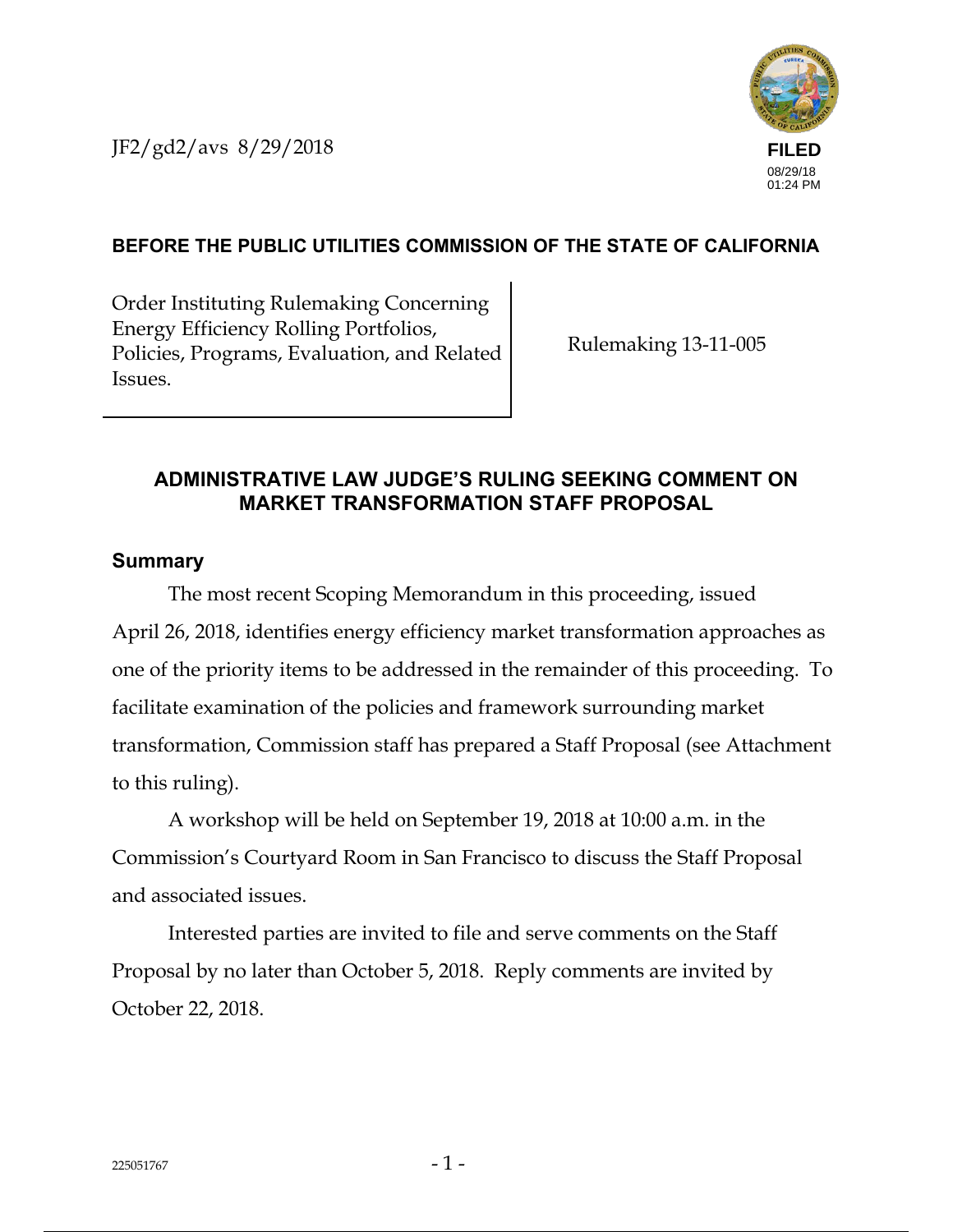## **1. Background**

Senate Bill (SB) 350, in creating Public Utilities Code Section 399.4 (d), provides that:

The commission, in a new or existing proceeding, shall review and update its policies governing energy efficiency programs funded by utility customers to facilitate achieving the targets established pursuant to subdivision (c) of Section 25310 of the Public Resources Code [requiring the setting of goals to achieve a doubling of energy efficiency savings by 2030]. In updating its policies, the commission shall, at a minimum, do all of the following:

Authorize market transformation programs with appropriate levels of funding to achieve deeper energy efficiency savings. [Emphasis added.]

The April 26, 2018 Scoping Memo in this proceeding anticipated the issuance of a Staff Proposal to facilitate further examination of the appropriate way to address these requirements.

## **2. Market Transformation Staff Proposal**

The attachment to this ruling is a Staff Proposal. It generally presents a proposed policy framework to support the implementation of energy efficiency Market Transformation Initiatives in California, pursuant to the requirements of SB 350. The proposal calls for the energy efficiency program administrators (PAs) to develop a tailored "Market Transformation Accord" to govern each Market Transformation Initiative, where an Initiative may be characterized by a particular sector, measure, intervention strategy, or other defining characteristic addressing a particular market. When complete, the Accord for each Initiative will embody a comprehensive, detailed, long-term plan that will govern the Initiative throughout its lifecycle.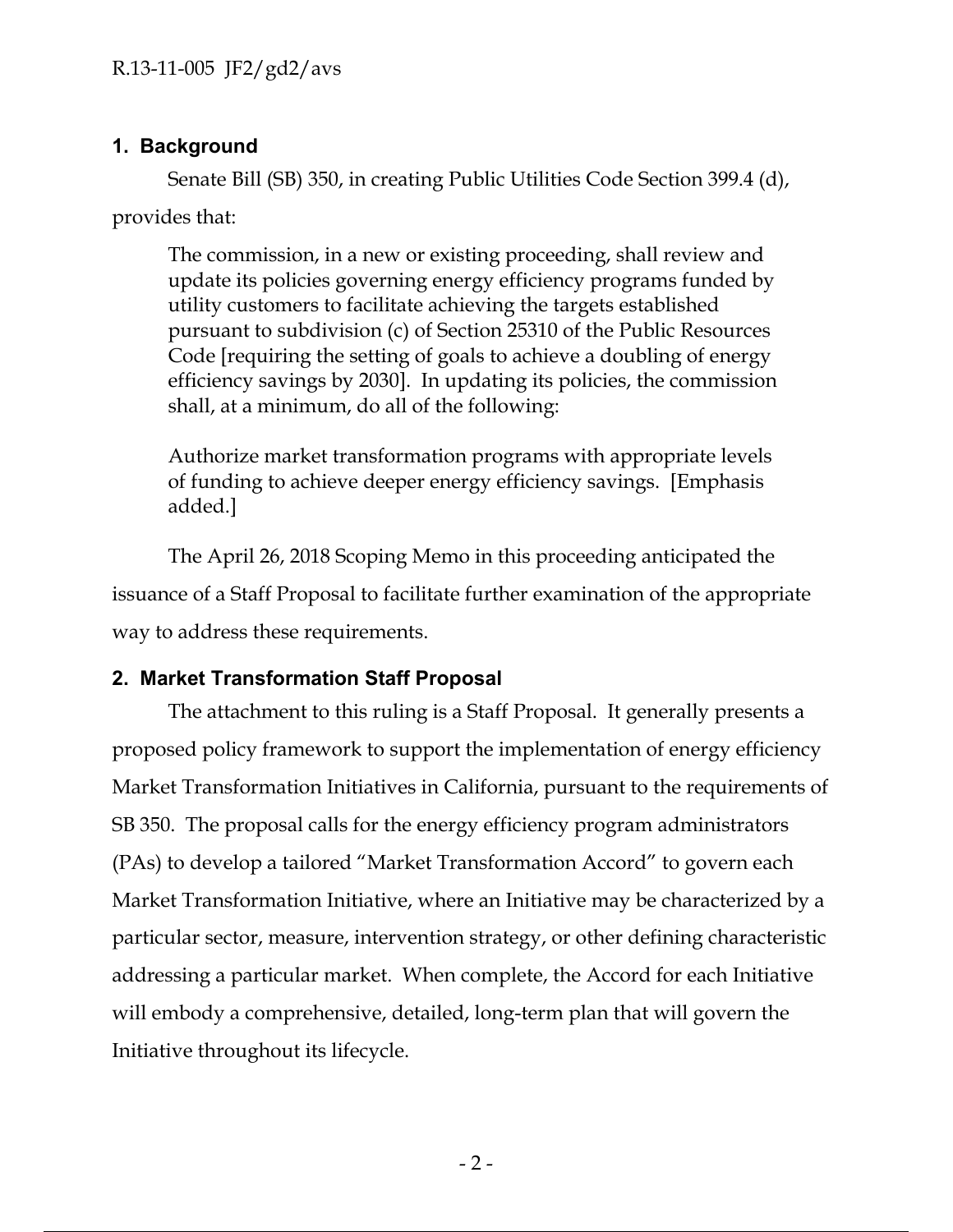As conceived, the development of each Accord is expected to require several years of work. Staff proposes a two-stage approval process for each Initiative. Approval for the first stage would provide funding for the work necessary to complete a full Market Transformation Accord. Approval for the second stage would provide funding to implement the Initiative under the terms of the approved Accord.

The Attachment also proposes that initially, the funding and oversight of market transformation initiatives would be separate from the energy efficiency business plans and rolling portfolios. A maximum budget of \$12 million would be allocated to each PA to fund the initial tranche of market transformation Initiatives. If the framework proved successful, the PAs could integrate ongoing Initiatives into their business plans at the next available business plan filing cycle. Once integrated with the business plan, the market transformation Initiative funding could be extended and new initiatives added to the portfolio.

## **3. Questions for Parties**

Parties are requested to comment on the Staff Proposal in the Attachment to this ruling, and in doing so, respond to the following specific questions:

- 1. What are the best characteristics of the market transformation framework in the Staff Proposal? What attributes are the most valuable and should be retained?
- 2. Do you agree with the staff recommendation to begin the development of market transformation initiatives initially separately from the business plan portfolios? Why or why not?
- 3. Do you agree with the budget limit of \$12 million per PA for operations outside of the business plan portfolios suggested in the Staff Proposal? Why or why not?
- 4. Should there be a limit to the time period for how long market transformation initiatives may operate outside of the business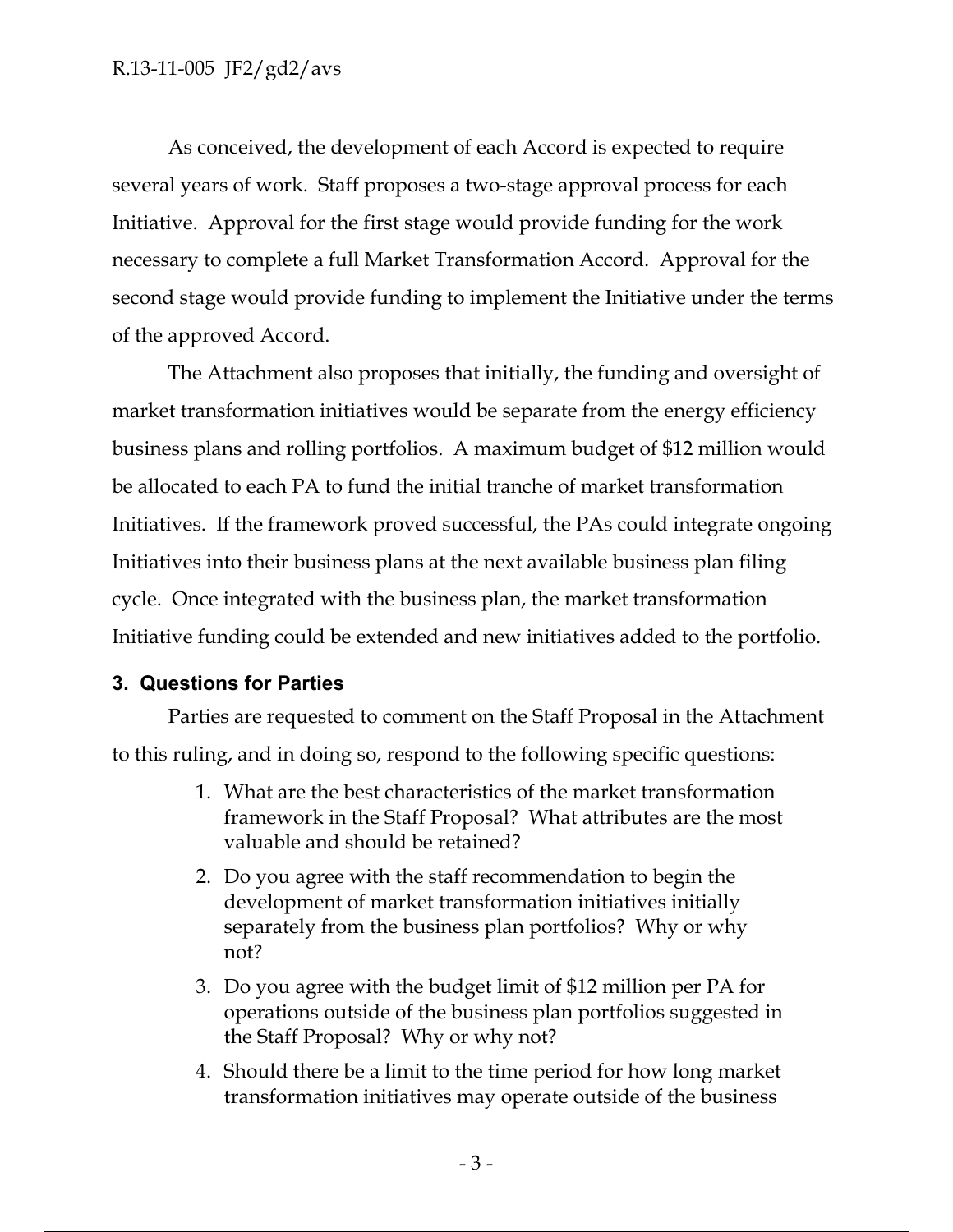plans before being integrated with the overall portfolio? If so, what is your proposed time limit? Explain your rationale.

- 5. Do you support the Staff Proposal elements with respect to cost-effectiveness? Why or why not? Describe in detail any changes you would suggest.
- 6. Do you support the concept identified in the Staff Proposal for Market Transformation Accords? Why or why not? Describe in detail your suggested improvements.
- 7. The Staff Proposal includes an allocation of funding for market transformation planning efforts. In some cases, such planning efforts may fail to produce a workable Market Transformation Accord. Should spending on such planning efforts be subject to separate budget caps or time limitations? If so, what should those limits be and why?
- 8. Do you agree with the Staff Proposal's recommendations with respect to the interaction with statewide and third-party program requirements in the business plan portfolios? Why or why not?
- 9. Do you support the Staff Proposal recommendation for how to conduct evaluation, measurement, and verification on market transformation initiatives? Why or why not?
- 10. Comment on the Staff Proposal's discussion of milestonebased performance assessments.
- 11. Do you support the Staff Proposal's recommendations for the administrative aspects of management of the Initiatives, particularly in Section 5 on procedural approach? Why or why not?
- 12. Are there other ways (besides those represented in the Staff Proposal) to engage and leverage stakeholder expertise effectively? If so, describe them.
- 13. Are there characteristics of market transformation initiatives that are not sufficiently embodied in the framework described in the Staff Proposal? If so, describe them and suggest ways these characteristics can be integrated into the framework or requirements.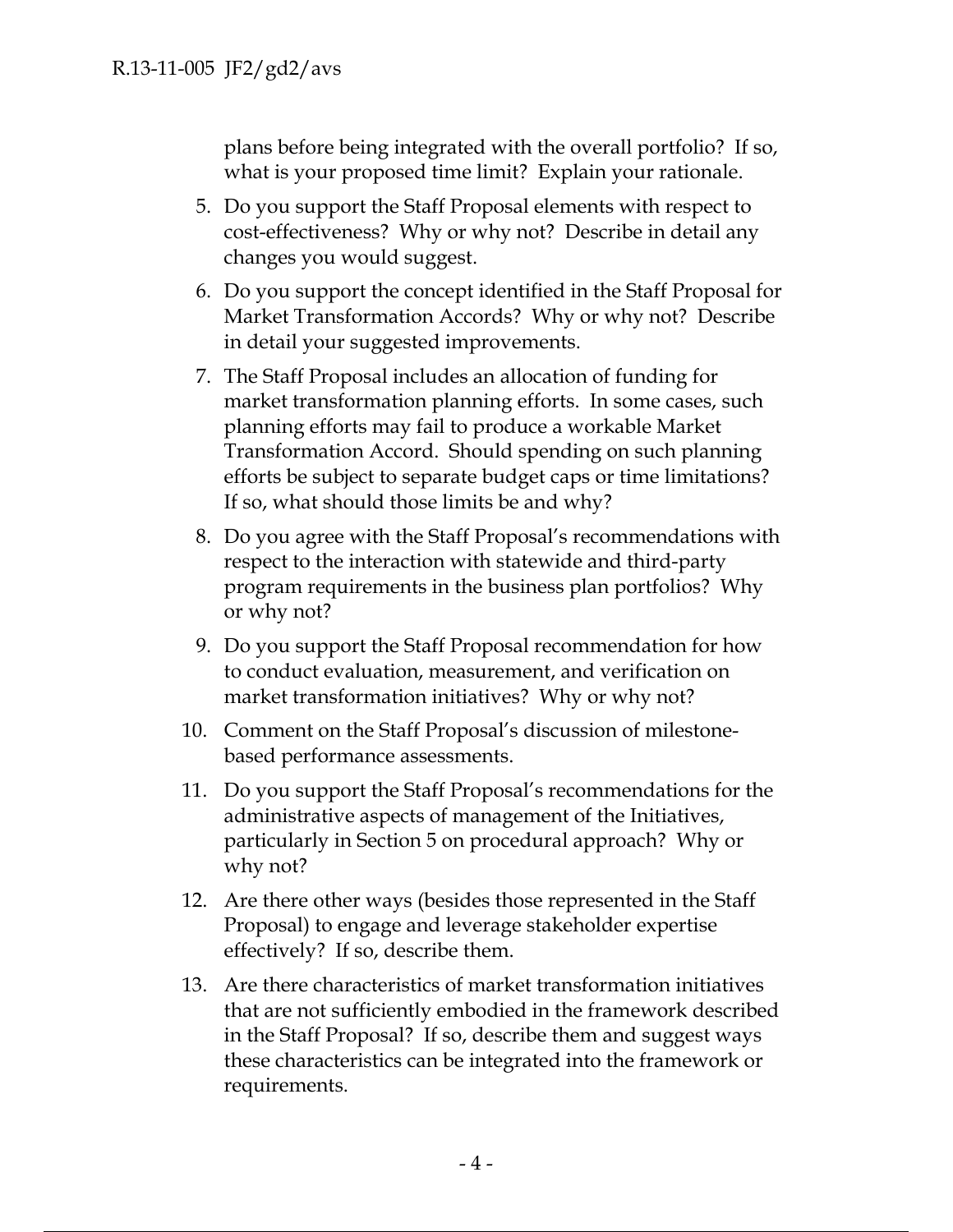- 14. Are there elements in the Staff Proposal that are missing or unclear? Describe.
- 15. Ultimately, do you recommend that the Commission adopt this framework, or a version of the framework with your suggested modifications described in answers to the above questions? Why or why not?
- 16. Include any other comments or recommendations not covered by the above questions.

## **IT IS RULED** that:

1. Commission staff will host a workshop to discuss the Staff Proposal attached to this ruling, and associated issues, at 10:00 a.m. on Wednesday, September 19, 2018 in the Courtyard Room at the Commission in San Francisco.

2. Interested parties may file and serve comments on the Staff Proposal attached to this ruling and the questions contained in Section 3 of this ruling, by no later than October 5, 2018.

3. Interested parties may file and serve reply comments by no later than October 22, 2018.

Dated August 29, 2018, at San Francisco, California.

/s/ JULIE A. FITCH

Julie A. Fitch Administrative Law Judge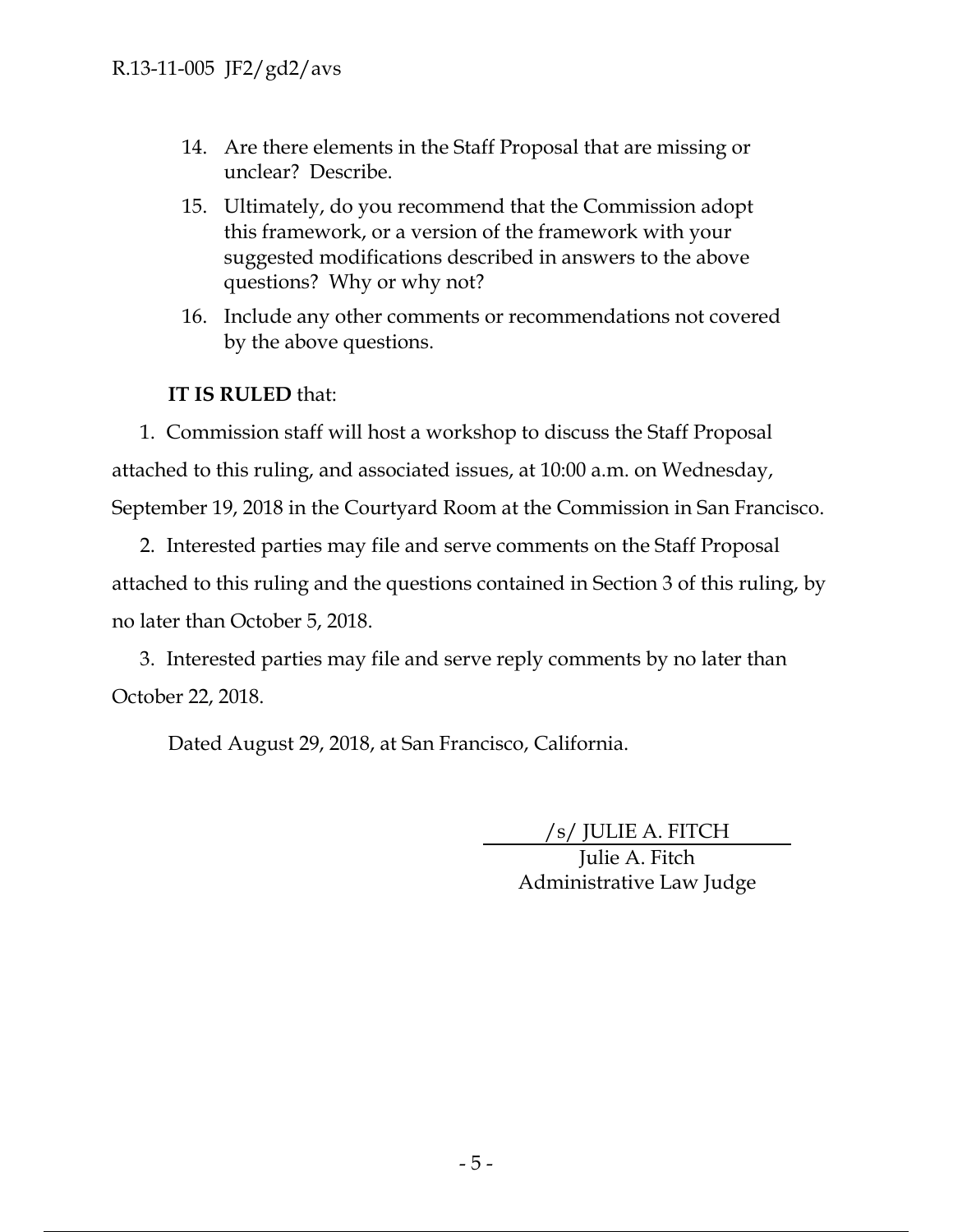R.13-11-005 JF2/gd2/avs

# ATTACHMENT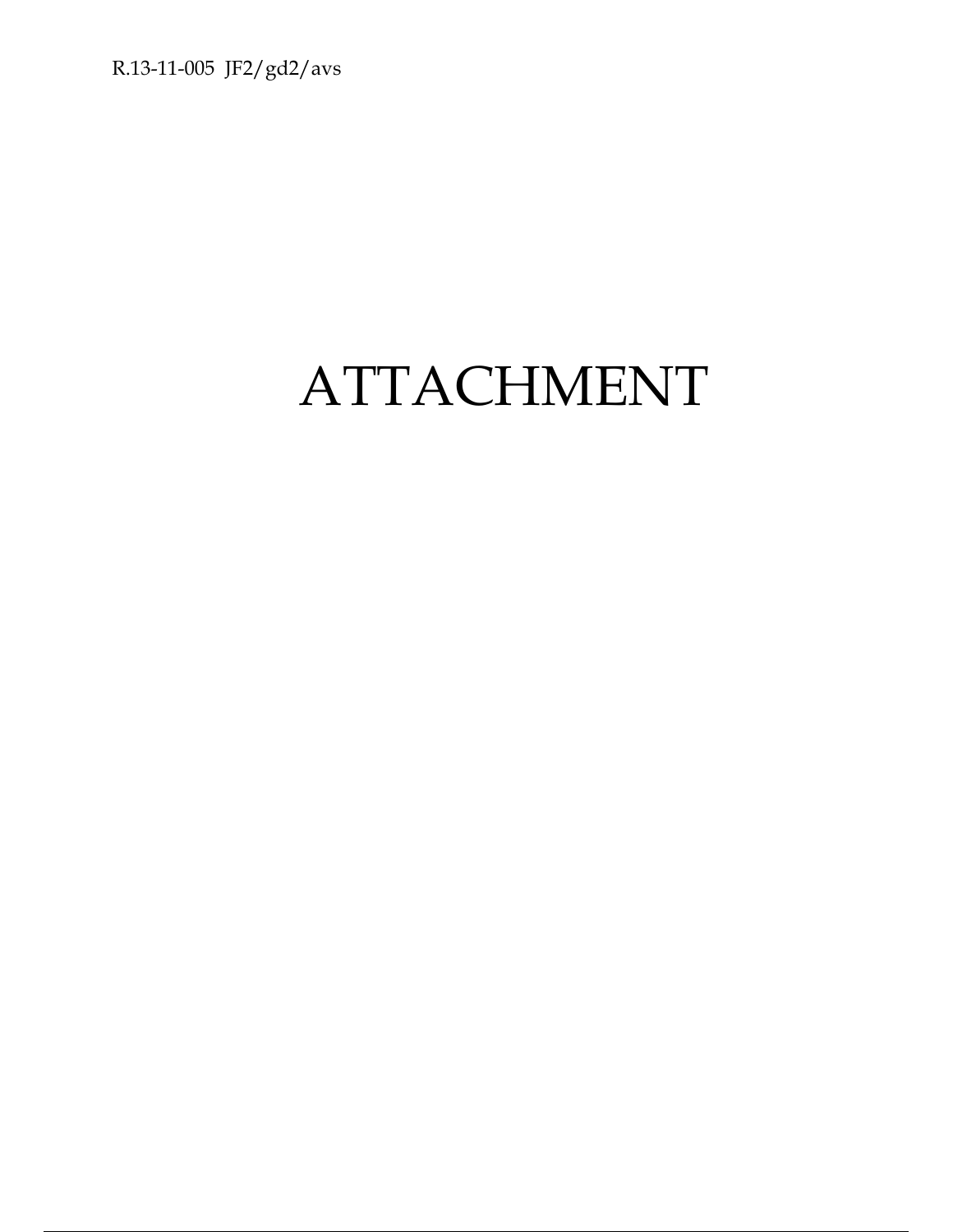

**California Public Utilities Commission** 

## **ENERGY EFFICIENCY MARKET TRANSFORMATION**

## **A STAFF PROPOSAL**

## **DRAFT**

PREPARED BY ENERGY DIVISION

**AUGUST 28, 2018**

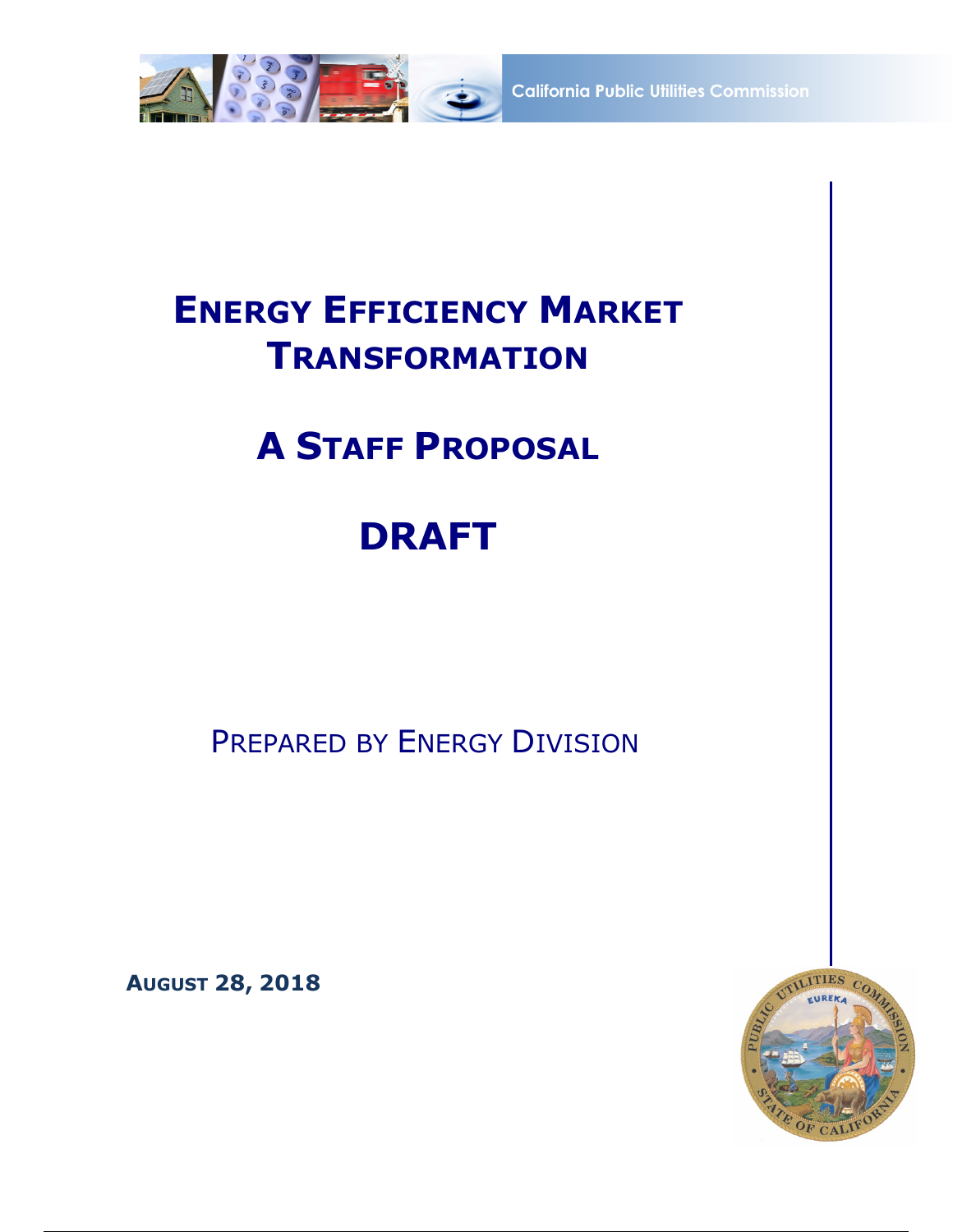| <u>1.</u>                                                                                        |  |
|--------------------------------------------------------------------------------------------------|--|
| 2.                                                                                               |  |
| <u>3.</u>                                                                                        |  |
| 3.1.                                                                                             |  |
| 3.2.                                                                                             |  |
|                                                                                                  |  |
|                                                                                                  |  |
|                                                                                                  |  |
|                                                                                                  |  |
|                                                                                                  |  |
|                                                                                                  |  |
|                                                                                                  |  |
|                                                                                                  |  |
|                                                                                                  |  |
| 3.3.                                                                                             |  |
| 3.4.                                                                                             |  |
|                                                                                                  |  |
|                                                                                                  |  |
| Content Guidance for the Market Transformation Development Plans and Market Transformation<br>4. |  |
|                                                                                                  |  |
| 4.1.                                                                                             |  |
| 4.2.                                                                                             |  |
| <u>5.</u>                                                                                        |  |
|                                                                                                  |  |
| Step 2: PAs Hold Workshop(s) to Present Market Transformation Development Plans to Stakeholders  |  |
|                                                                                                  |  |
| Step 3: PAs File Market Transformation Development Plans as Tier I Advice Letters21              |  |
|                                                                                                  |  |
|                                                                                                  |  |
|                                                                                                  |  |
| 6.                                                                                               |  |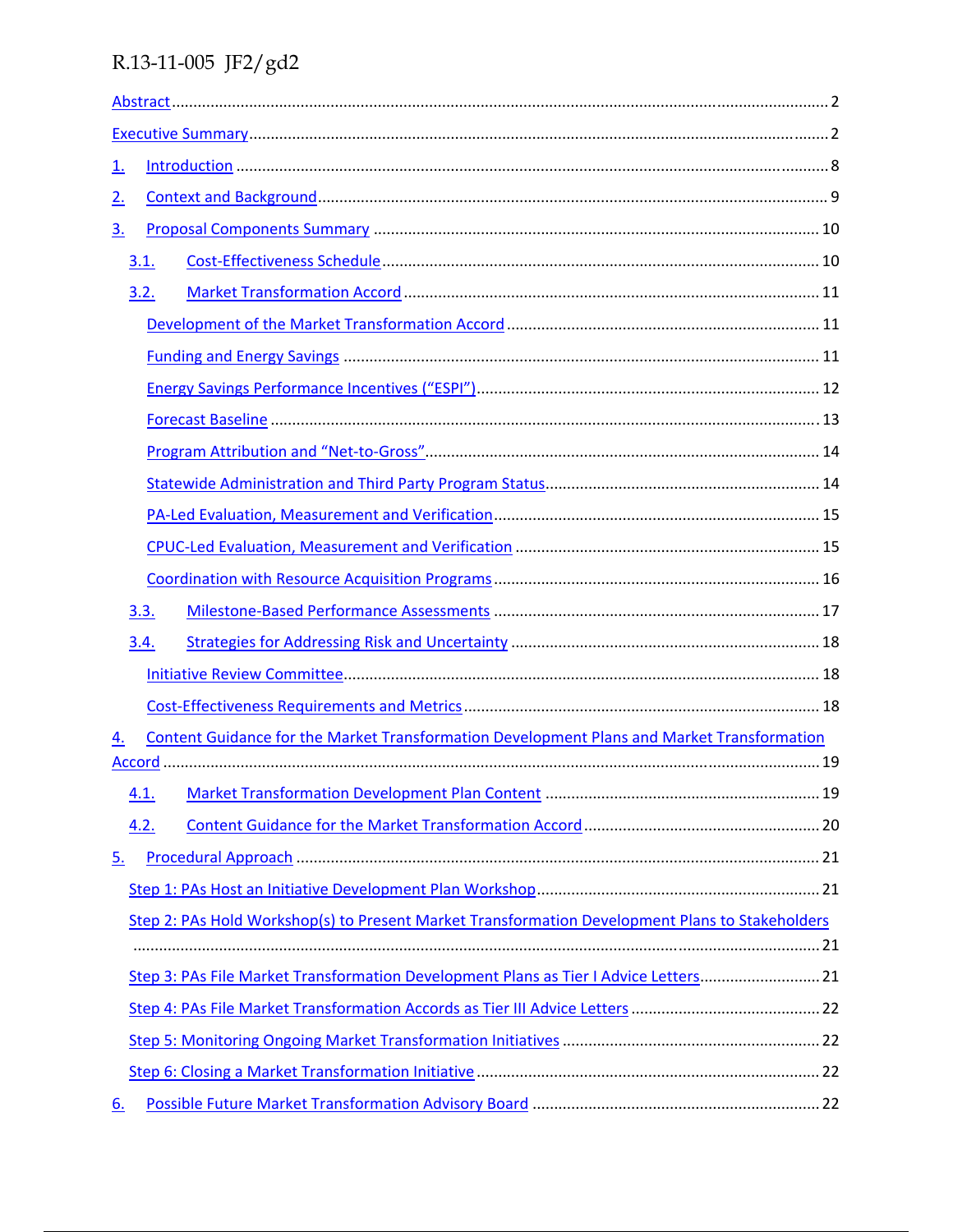### **Abstract**

This paper presents a proposed policy framework to support the implementation of energy efficiency Market Transformation Initiatives in California pursuant to Senate Bill (SB) 350. This staff proposal calls for Program Administrators to develop a tailored "Market Transformation Accord" to govern each Market Transformation Initiative. When complete, each Accord will embody a comprehensive, detailed long-term plan that will govern the Initiative throughout its lifecycle. It will have limited flexibility, explicit methodologies, clear goals and accountability. The development of a complete Market Transformation Accord is expected to require several years of work. Staff proposes a two‐stage approval process for each Initiative. Approval for the first stage provides funding for the work necessary to complete a full Market Transformation Accord. Approval for the second stage provides funding to implement the Market Transformation Initiative under the terms of the approved Accord.

## **Executive Summary**

This paper presents a proposed policy framework intended to support the implementation of energy efficiency Market Transformation Initiatives in California. This proposal is pursuant to Senate Bill (SB) 350, which directs:

"The Commission, in a new or existing proceeding, shall review and update its policies governing energy efficiency programs funded by utility customers to facilitate achieving the targets established pursuant to subdivision (c) of Section 25310 of the Public Resources Code [requiring the setting of goals to achieve a doubling of energy efficiency savings by 2030]. In updating its policies, the commission shall, at a minimum, do all of the following:

 Authorize market transformation programs with appropriate levels of funding to achieve deeper energy efficiency savings."1

#### **Market Transformation as an Intervention Strategy**

There has been much discussion and debate over many years about what constitutes a "Market Transformation" program. After all, incentive programs—referred to as "resource acquisition programs" in this paper—have been successfully transforming markets in California for many years. For example, California's utilities have been administering incentive programs to support energy efficient lighting since the late 1980's. By the mid-2000's, the market share of all screw-based lamps that were efficient technologies (i.e. CFLs) were twice as high in California than in other states.<sup>2</sup> Between 2007 and 2010, lighting energy use in California declined by 7 percent in the residential sector and 13 percent in the

 $\overline{a}$ 

<sup>1</sup> SB 350, Section 399.4 subsection (d) (1)

<sup>2</sup> California Residential Efficiency Market Share Tracking Study 2007, Itron Inc. http://www.calmac.org/publications/CA\_LampReport\_2007.pdf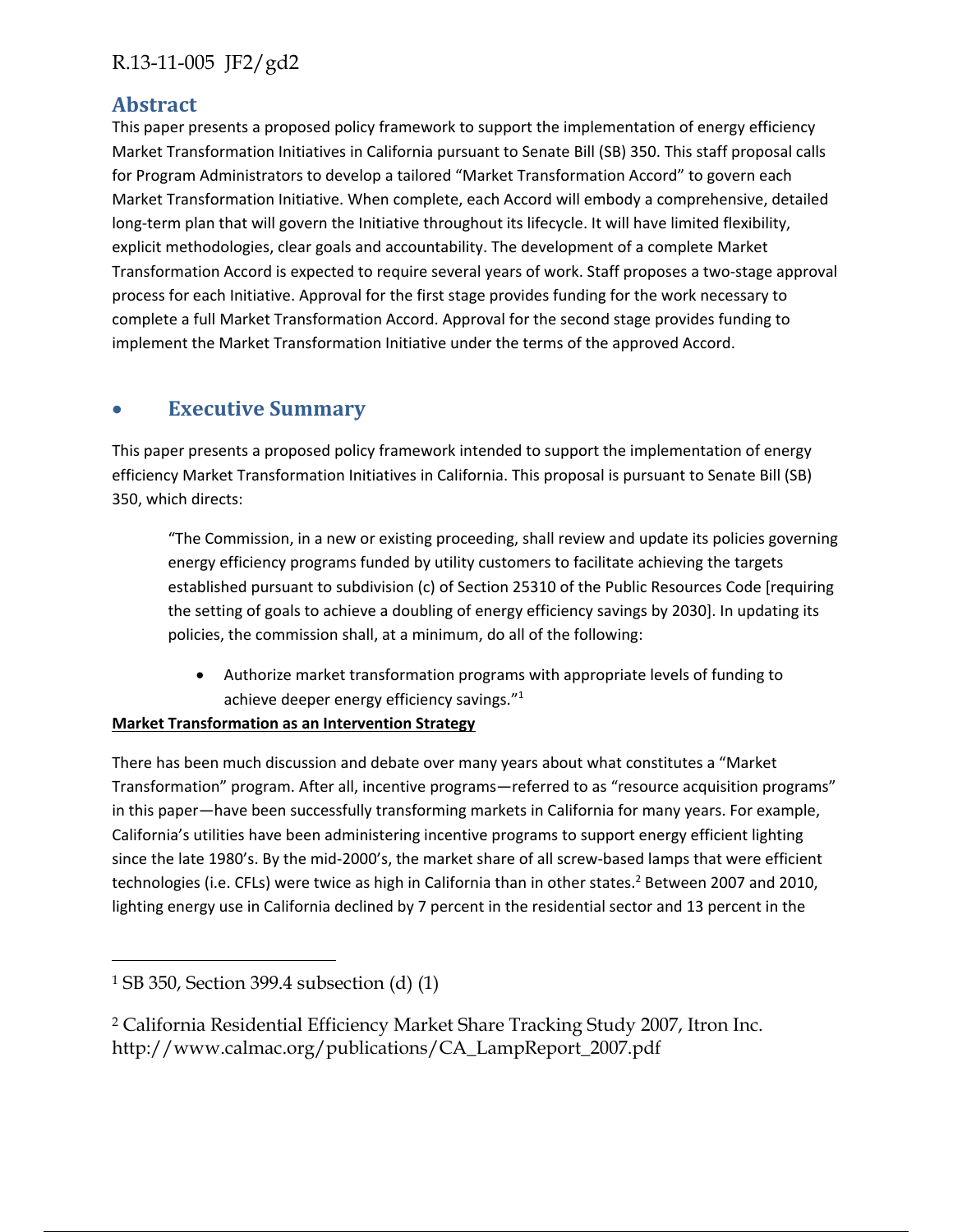commercial sector according to a 2014 report published by the California Energy Commission.<sup>3</sup> Although there may be no official measurement of the cumulative net effects of California's lighting programs, there is compelling evidence indicating they have been highly effective in transforming California's lighting market.

There are some circumstances in which significant barriers to adoption of a new technology are not limited to the first-costs of the product or service. In some cases, non-financial barriers to adoption compound the first‐cost barrier, or even supplant it. Incentive programs cannot address all market barriers. In cases where there are significant financial *and significant non‐financial* market barriers, a comprehensive intervention that addresses a full‐spectrum of market barriers is needed.

Market Transformation offers a superior policy tool for markets facing both financial and non‐financial barriers, and where key facilitating factors are present including market leverage points. The term "leverage point" refers to venues of concentrated market activity, where a large portion of market exchanges occur. At these points, a relatively small and strategic intervention can influence large numbers of transactions, decisions or behaviors far more efficiently and cost-effectively than individual incentives. These are the contexts in which market transformation intervention strategies have major advantages over other program designs. As a 2014 CPUC whitepaper on Market Transformation states,

"Market Transformation interventions are designed to induce sustained increases in the adoption and penetration of energy efficient technologies and practices through structural changes in the market and in behaviors of market actors." <sup>4</sup>

For example, there are only a handful of companies that produce elevators for the California market. Consider the hypothetical situation where new elevator technologies become available that substantially improve efficiency. Changes would spread swiftly through this particular market if an intervention occurred with elevator producers rather than the building owners and property developers that purchase elevators (i.e. the end user). Further, consider the possibility that the new elevator technologies require user-training to learn new maintenance and operational requirements. Or, the new elevator technology was not well understood or accepted by building occupants. A market transformation intervention designed to address multiple barriers would be well‐suited to effect change in this hypothetical situation.

 $\overline{a}$ 

<sup>3</sup> California Energy Commission - Tracking Progress.

http://www.energy.ca.gov/renewables/tracking\_progress/documents/energy\_efficie ncy.pdf

<sup>4</sup> *Building a Policy Framework to Support Energy Efficiency Market Transformation in California*. December 9, 2014, by Ralph Prahl and Ken Keating, Consultants to Energy Division, California Public Utilities Commission. Edited by Cathy Fogel and other Energy Division staff.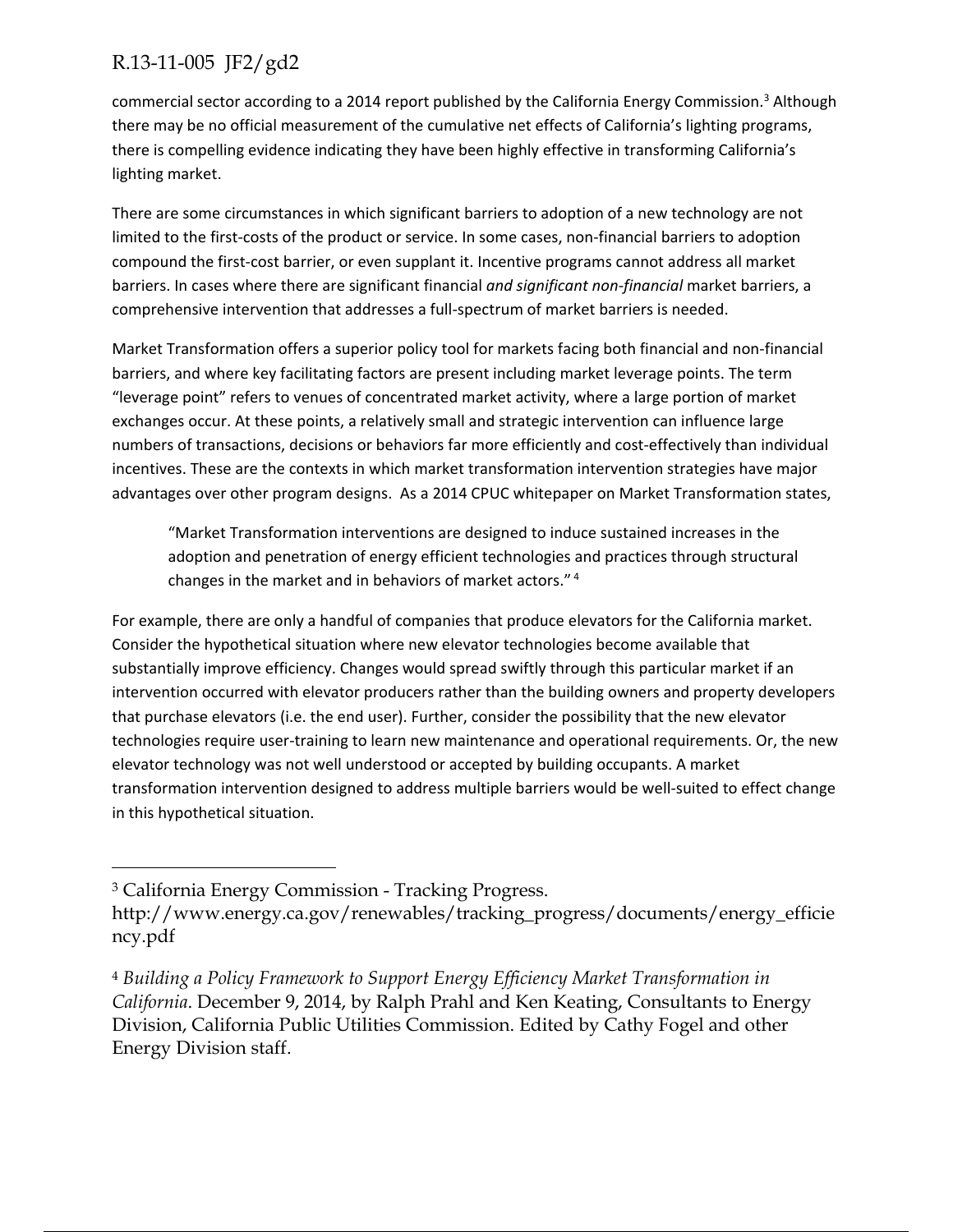Based on reviews of related research and knowledge of program design concepts, staff concludes that Market Transformation interventions are likely to be effective where the following market conditions prevail:

- There are significant leverage points in the market, offering an opportunity to influence many transactions, choices or behaviors.
- Energy consumption varies widely across possible outcomes of these transactions, choices or behaviors. That is, there is compelling potential for energy efficiency savings in the target market.
- The barriers to achieving the potential savings involve more than unit cost or price-comparisons. Some examples of market barriers that go beyond price‐comparisons include:
	- $\circ$  Initial investments (i.e. fixed costs) are required to make a change to a new product or operational practice (for example, employee training or facility re‐tooling.) The fixed costs add uncertainty and risk because they represent an upfront commitment to a product or service that may not be well-established in the market.
	- o Concerns regarding doing business with a new vendor.
	- $\circ$  Limited number of vendors offering the new product or service. In this case, there may be related concerns that the vendors will go out of business or stop carrying the product.
	- o Fear of customer confusion and loss of business volume.
	- o Misperceptions surrounding product performance or service reliability.
- At leverage points, the key market actors (e.g. the owner or operator of the elevator manufacturing company) can be reasonably expected to respond to program influence. (E.g. the company owner should find the program agenda transparent; its benefits compelling, and its implementation feasible.)

While there are many instances where incentives *are* the best strategy for market transformation, there are others where a more comprehensive suite of holistic interventions are more effective. This paper is focused on the potential for using market transformation as an *intervention strategy* for technologies when an incentive program alone may not suffice.

#### **Staff Market Transformation Proposal**

The Energy Division proposes establishing a framework for Market Transformation Initiatives that would remove some of the barriers currently impeding certain energy efficiency programmatic approaches and activities. Under these potential new rules, the Commission would invite the program administrators (PAs) to each submit one or two proposals for Market Transformation Initiatives for Commission approval.

#### *Management and Budget*

Initially, the funding and oversight of Market Transformation Initiatives would be separate from the Energy Efficiency Business Plans and Rolling Portfolio. A maximum budget of \$12M would be allocated to each PA to fund the initial tranche of programs. If the framework progresses successfully, the Program Administrators could integrate ongoing Initiatives into their Energy Efficiency Business Plans,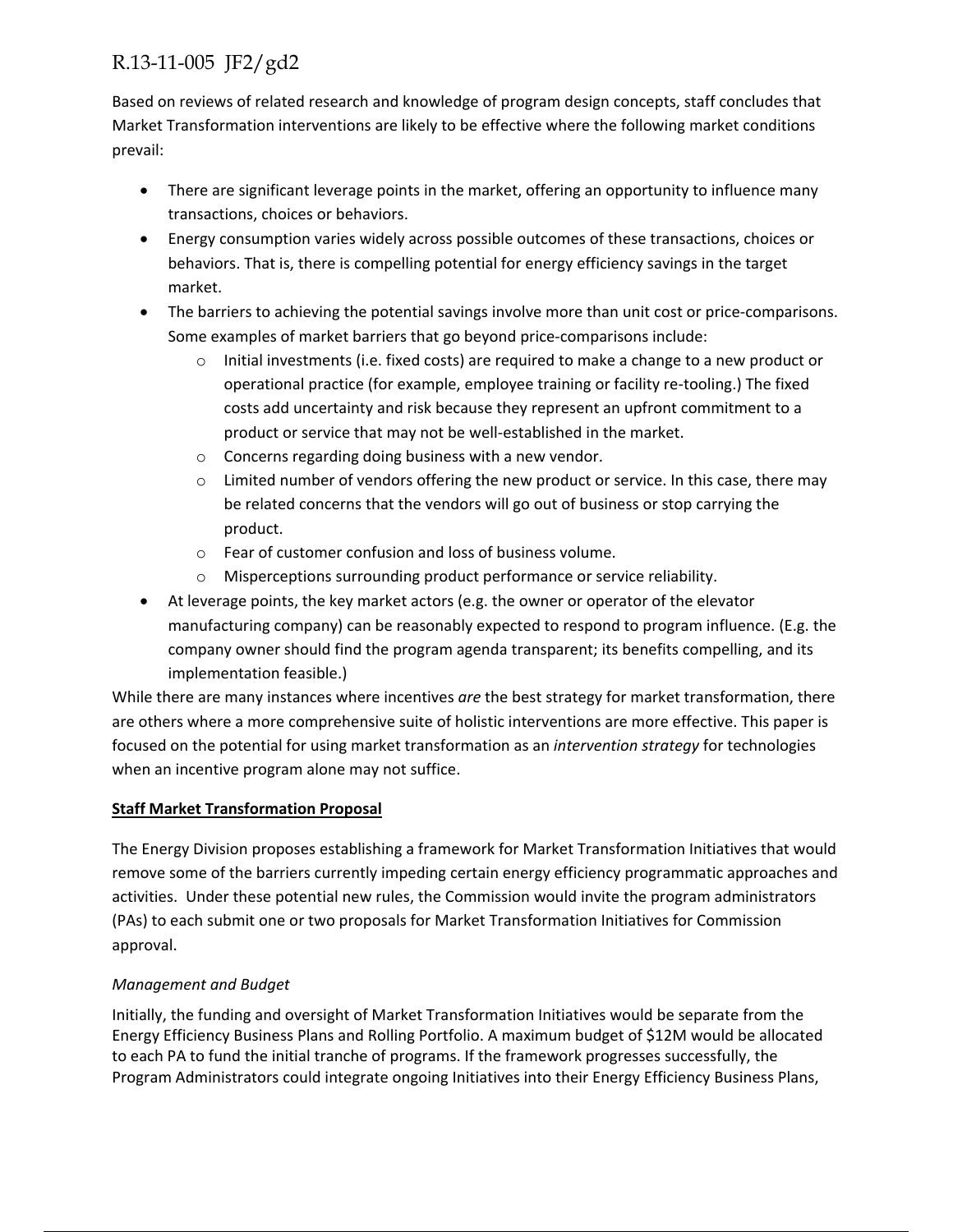concurrent with a Business Plan refiling. Once integrated with the Business Plan Rolling Portfolio, Initiative funding could be extended, and new Initiatives added to the portfolio. *Measurable* 

A key and critical characteristic of the opportunities sought with this framework is "measurability." Outcomes and trends that underpin a Market Transformation Initiative must be reliably, consistently and robustly *measurable*. Although unmeasurable outcomes can be powerful, in the context of an overarching objective to enhance the breadth and tools of the energy efficiency portfolio, this proposal is tightly focused on measurable energy savings.

#### *Geographical Scope and Program Administration*

Given the broad nature of markets, staff recommends Market Transformation Initiatives operate on a statewide basis, or even a regional or national basis where possible. Market Transformation Initiatives should encompass all IOU service territories at minimum. Market Transformation Initiatives would benefit from consistent administration across the state, so staff recommends designating one lead Program Administrator for each Initiative.

#### **Framework Components**

Staff identified four key categories of rules that comprise the proposed framework:

- Cost-Effectiveness Schedules,
- Market Transformation Accords,
- Milestone‐Based Performance Assessments, and
- Strategies for Addressing Risk and Uncertainty.

#### *Cost‐Effectiveness Schedule*

Currently, the energy efficiency portfolio must meet annual cost‐effectiveness requirements. This mandate is not well‐suited to the longer‐term nature of Market Transformation Initiatives, which typically produce little savings in the early years. For this reason, the cost‐effectiveness of Market Transformation Initiatives should be handled separately from the rest of the energy efficiency portfolio. Cost-effectiveness of Market Transformation Initiatives should be addressed using different parameters, and on a different schedule than the rest of the portfolio. Market Transformation Initiative proposals should define a *schedule of progress toward cost‐effectiveness* spanning multiple years, where meeting the milestones set forth in the schedule is expected to yield cost-effective savings over the life of the initiative. The envisioned proposals would offer year‐on‐year (or month‐to‐month) targets. The "cost effectiveness schedule" for a Market Transformation Initiative would be somewhat like an earnings projection done for a business enterprise.

#### *Market Transformation Initiative Accord*

One of the implications of a longer‐term approach is the possibility that markets change in unexpected ways over time. It can become difficult to identify and isolate effects of a Market Transformation Initiative in a changing world. The primary method proposed to manage this risk is to require a detailed upfront "Market Transformation Accord" that governs the project throughout its lifecycle. The Market Transformation Accord would be filed as an advice letter with the CPUC and it would also ensure certain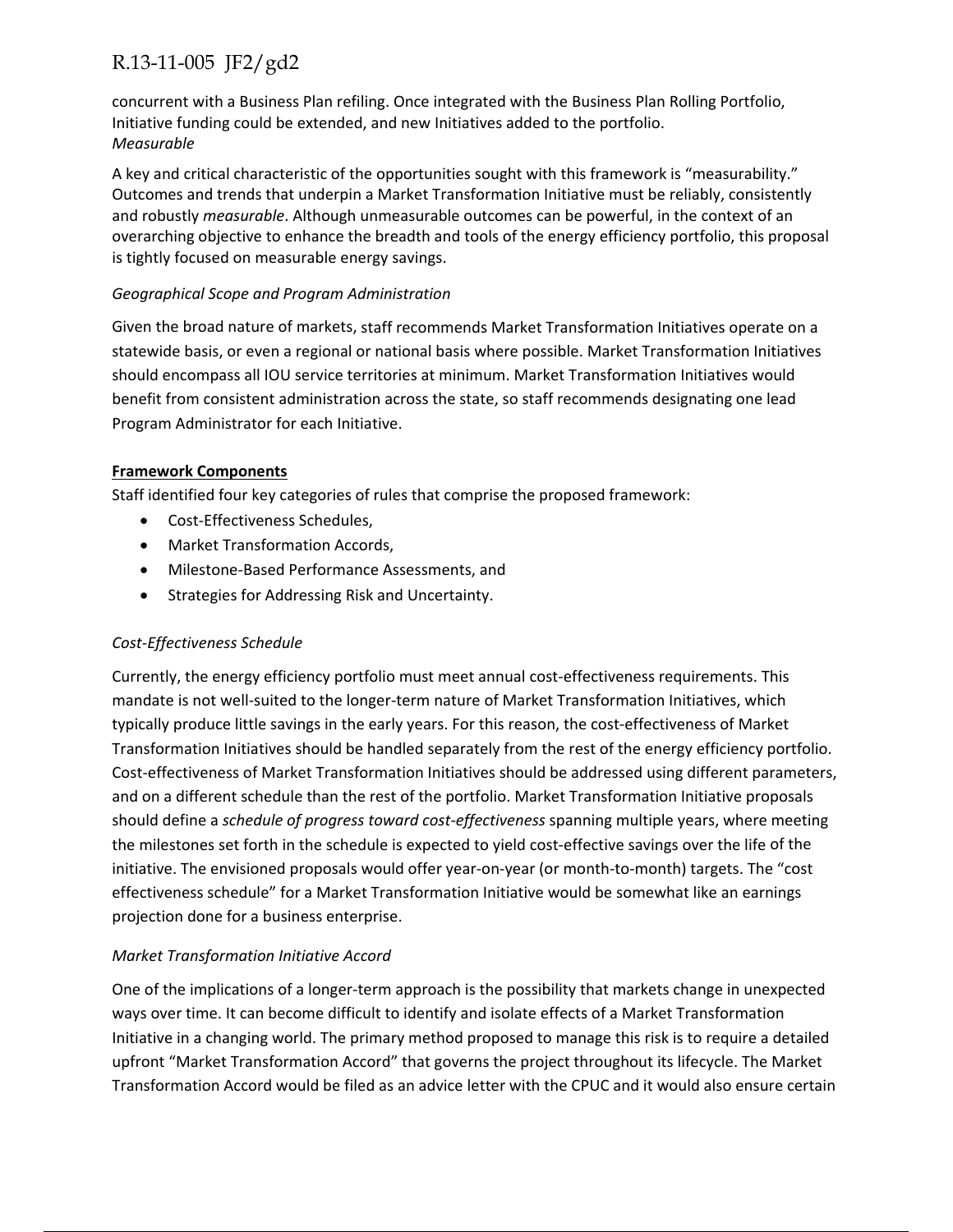required commitments and sub‐agreements have been made between PAs, per the details of this proposal.5

A key component of the envisioned Market Transformation Accord is a collaboratively vetted forecast baseline that represents a general agreement among stakeholders about long‐term market trends and opportunities for energy efficiency. The initial forecast baseline adopted in the Market Transformation Accord should represent the best possible forecast of how the market would develop with and without the Market Transformation Initiative.

In addition to the forecast baseline, the Market Transformation Accord would set in place:

- long-term funding commitments,
- plans for coordination with related resource acquisition programs,
- a defined methodology to recognize attributable energy savings, and
- a schedule of milestones to indicate progress along the way.

Throughout the lifecycle of an approved Market Transformation Initiative, PAs would be required to meet milestones, goals and reporting requirements, and if cost-effectiveness milestones are not met then Initiatives not meeting milestones may be discontinued, protecting ratepayers from further investment risk.

#### *Milestone‐Based Performance Assessment*

 $\overline{a}$ 

Staff proposes that there be a reward structure put in place to incentivize performance for the administration of successful Market Transformation Initiatives. As discussed above, specific progress metrics and a schedule of milestones will be defined upfront in the Market Transformation Accord and will serve to track progress of the Initiative over time. Some of these will simply track activities areas supporting the Initiative, while other milestones will indicate market progress and achievement of energy savings. The latter serve as critical markers of success, and the recommended basis of both future incentive rewards for the PAs as well as minimum performance standards for ongoing funding. Staff recommends performance incentive reward payments be made to the funding PAs based on the achievement of energy savings milestones. Staff recommends such incentive payments be capped at 9 percent of the Initiative budget overall, similar to the resource acquisition programs' Energy Savings Performance Incentive (ESPI) mechanism. Importantly, the Market Transformation Initiative performance incentives should remain separate from the existing ESPI process, which is tailored to the current energy efficiency portfolio and not readily adaptable to the proposed market transformation framework.

<sup>&</sup>lt;sup>5</sup> In the case of third party implementation, there would likely be an agreement between the lead PA and a third party. This is not required and would be outside the scope of the final Market Transformation Accord advice letter filed with Energy Division.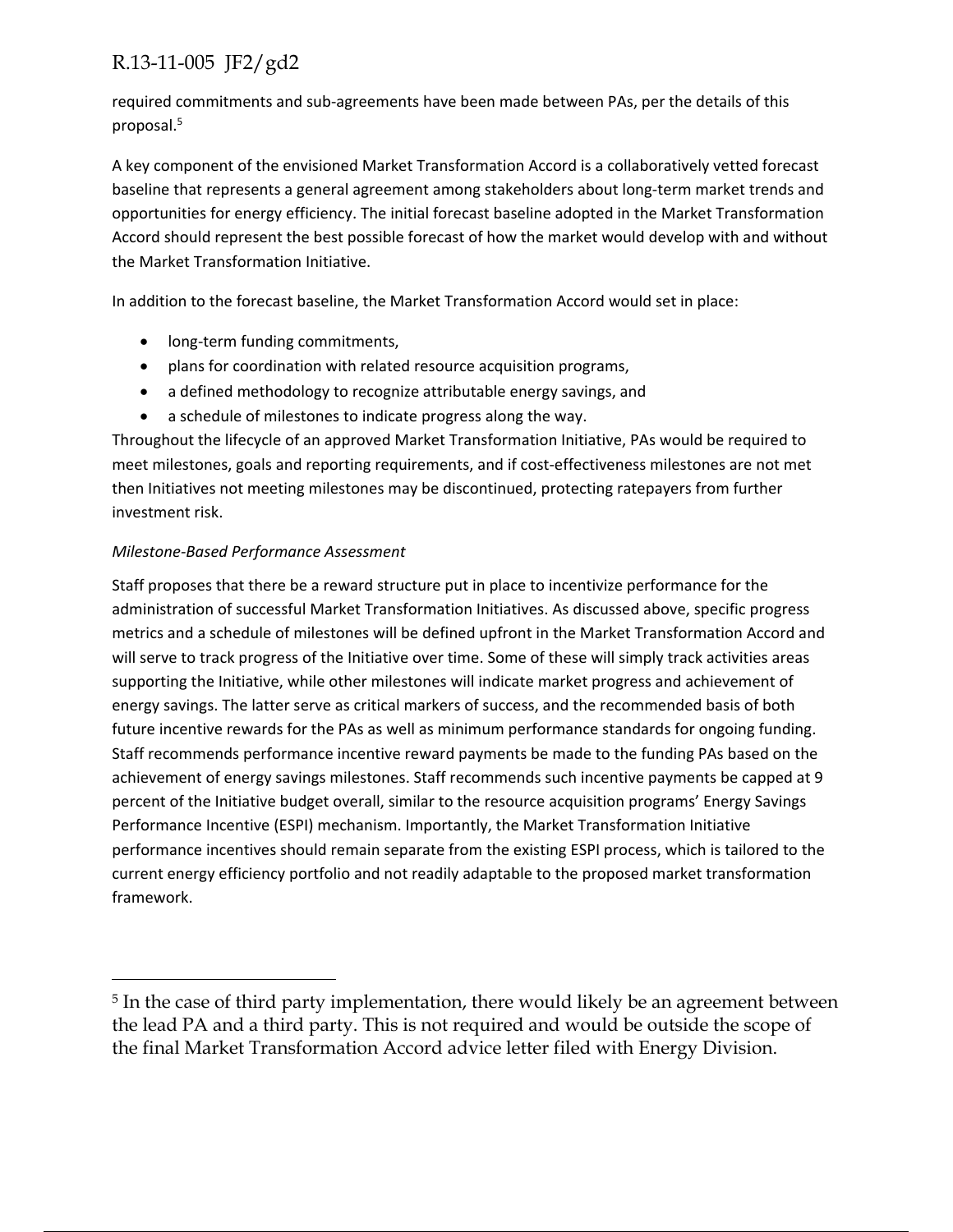Staff recommends Market Transformation Initiatives performance incentives be founded on meeting pre‐set energy‐savings milestones, as defined in the Market Transformation Accord. Importantly, any milestones designated to potentially trigger an incentive payment, also must trigger Initiative termination where they fall substantially behind schedule. The particulars of the milestone and the criteria for triggering incentive payments and termination processes may vary across Initiatives and are to be defined in the Market Transformation Accord. For all approved Initiatives, the following components should be clear and have apparent logical relationships with one another:

- The amount of energy savings indicated by milestone achievement,
- The amount of PA incentive reward payment for achieving the milestone, and
- The maximum delay allowed for achieving the milestone before triggering potential program termination processes.

#### *Market Transformation Priorities*

Staff declines to recommend specific markets or objectives for Market Transformation Initiatives. That said, the proposed framework offers opportunities to pursue different types of market objectives. The framework achieves this not only by allowing extended timelines for achieving net benefits, but also by offering more flexibility regarding methodologies that can be applied to quantify market accomplishments. The latter attribute allows Market Transformation Initiatives to actively pursue benefits that do not fit neatly into a traditional energy efficiency framework, such as building electrification and fuel switching. Staff recommends PAs consider these new types of opportunities in prioritizing market transformation objectives.

#### *Strategies for Addressing Risk and Uncertainty*

 $\overline{a}$ 

Even with a well‐specified upfront Market Transformation Accord, the long timeframe and the broad scope of Market Transformation Initiatives creates uncertainty. Staff proposes two strategies to address risk and uncertainty.

- 1) The *forecast* cost-benefit ratio<sup>6</sup> for Market Transformation Initiatives should meet a minimum threshold value of 1.50 or greater, to compensate for the higher risk associated with longer term initiatives.
	- $\circ$  In the event that Market Transformation Initiatives are successful and eventually integrated with the Rolling Portfolio, staff recommends the cost-effectiveness of Market Transformation Initiatives continue to be evaluated separately from the normal PA Business Plan portfolio.
- 2) An "Initiative Review Committee" will oversee the implementation of each initiative over the life of the effort. There would be one such Committee for each Market Transformation Initiative. Members would be selected and managed by the PA proposing to lead the Initiative. The Committee should consist of subject‐matter and industry experts that are not involved in the

<sup>6</sup> Staff suggests using a modified Total Resource Cost test. Please see Section 3.4 for further details.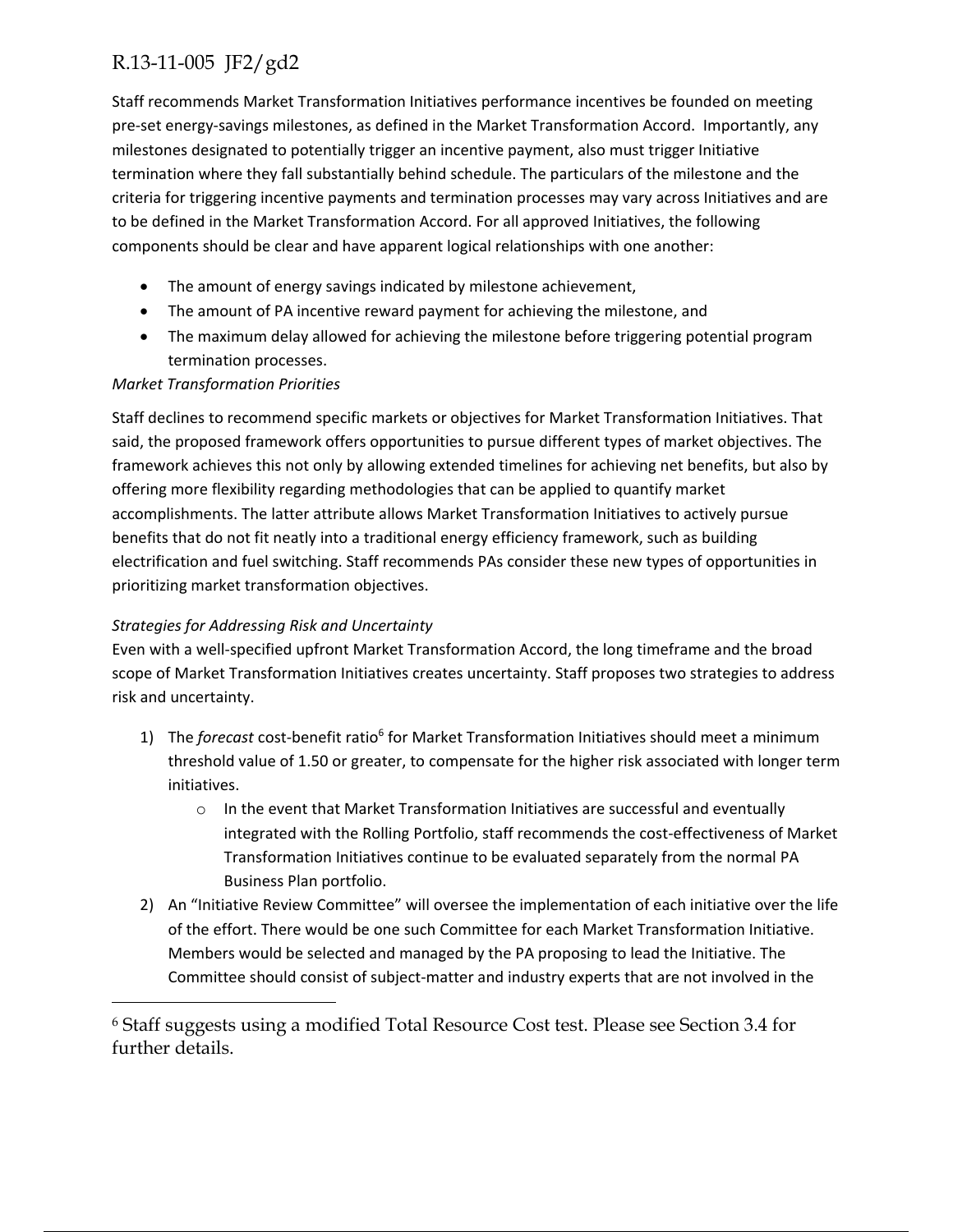implementation or evaluation of the Initiative. The Committee would meet regularly to review progress and make recommendations to the PA, the CPUC and stakeholders.

## **1. Introduction**

In accordance with the legislated energy efficiency goals of SB 350 and the scope of the energy efficiency proceeding, R.13-11-005,<sup>7</sup> Energy Division is considering alternative methods to support Market Transformation Initiatives as a way to increase energy savings. Longer‐term initiatives, including market transformation, may offer opportunities to achieve substantially larger savings. They could help California meet the ambitious goal set in SB 350 of doubling energy efficiency savings by 2030. More specifically, SB 350 directs the CPUC to "authorize market transformation programs with appropriate levels of funding to achieve deeper energy efficiency savings."8

This staff proposal maintains a narrow focus on a set of potential new rules for California energy efficiency program administrators ("PAs") to identify and pursue opportunities for energy savings that are not currently captured in their portfolios because they require a longer-term and multi-faceted market intervention approach to effectively address barriers to achieve savings. This document is organized as follows:

- **Section 2, Context and Background**: This section presents a discussion of how market transformation concepts and policies have developed over time, and how they have been applied in California energy efficiency policies.
- **Section 3, Proposal Components**: This section provides deeper discussion of the components of the market transformation proposal.
- **Section 4, Content Guidance for Market Transformation Development Plans and Market Transformation Accords**: This section provides specific content guidance for the "Market Transformation Development Plans" and "Market Transformation Accords".
- **Section 5, Procedural Approach**: This section outlines a potential set of workshops and regulatory filings that could launch an initial set of Market Transformation Initiatives.
- **Section 6**, **Possible Future Market Transformation Advisory Board**: This section offers a discussion of a possible future Market Transformation Advisory Board that could provide guidance over a portfolio of Market Transformation Initiatives.

 $\overline{a}$ 

<sup>7</sup> Order Instituting Rulemaking Concerning Energy Efficiency Rolling Portfolios, Policies, Programs, Evaluation, and Related Issues. Established November 14, 2013.

<sup>8</sup> SB 350, Section 399.4 subsection d) 1)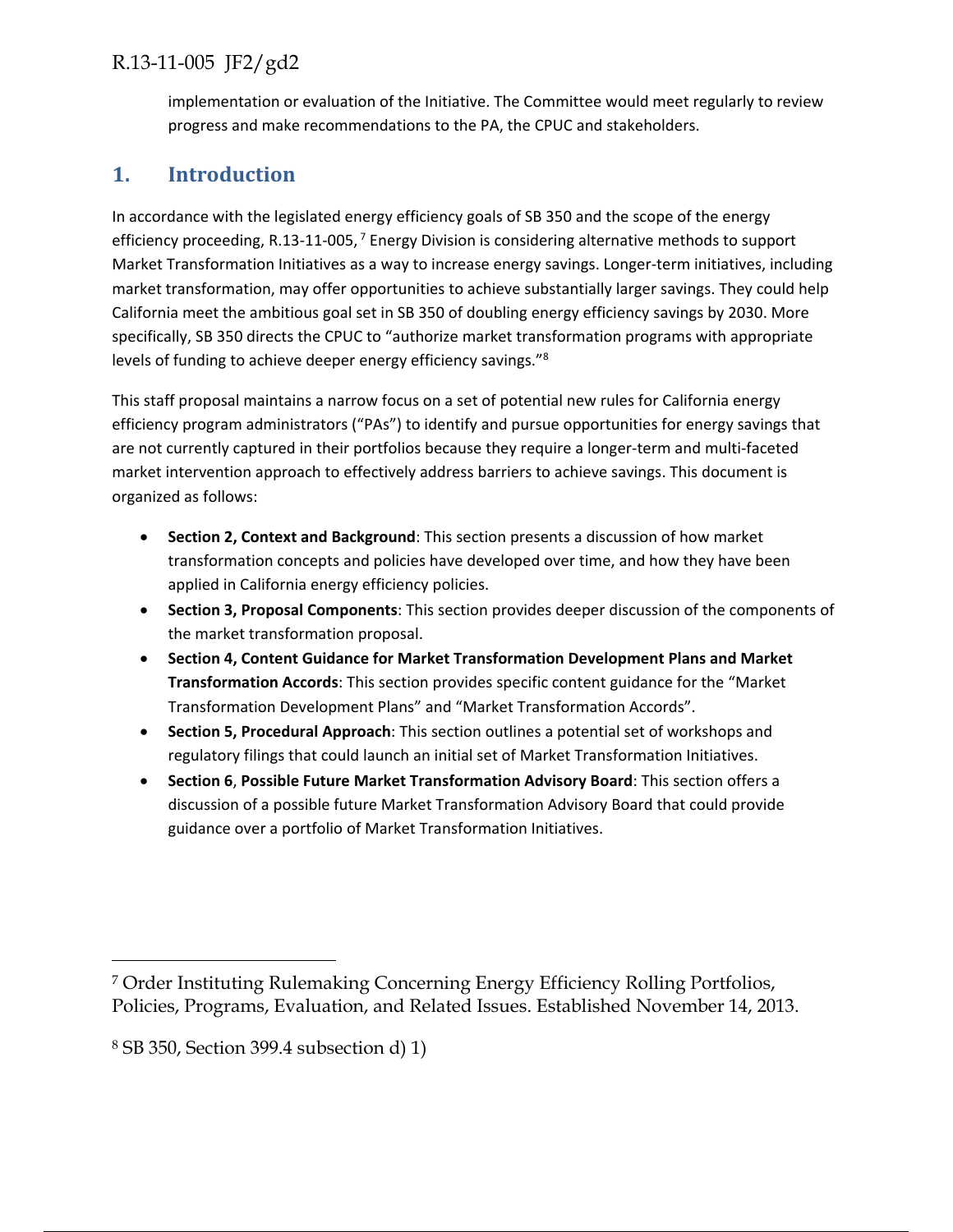## **2. Context and Background**

California has a long history of support for market transformation concepts and approaches. Market transformation approaches were a focus of energy efficiency policy in the late 1990s. CPUC Decision 95‐ 12-063 called for energy efficiency spending to shift towards activities that would transform markets. The CPUC authorized utilities to perform statewide studies to assess the development and delivery of Market Transformation Initiatives. As part of this process, a set of statewide market assessment and evaluation studies were developed for the 1999 program year. However, the energy crisis of 2000/2001 diverted public and policy attention, and prompted a renewed emphasis on resource acquisition.

By the mid‐2000s, policy makers began to turn back to market transformation concepts, making substantial efforts to reset energy efficiency policy to reflect long-term objectives and comprehensive strategies. In 2007, D.07-10-032 initiated the development of the 2008 California Long Term Energy Efficiency Strategic Plan (Strategic Plan). The Strategic Plan intended to shift energy efficiency policy beyond a focus on short-term activities and toward longer-term market transformation objectives.

The 2008 Strategic Plan set out comprehensive strategies and long‐term goals for energy efficiency. The CPUC, with input from utilities and stakeholders, developed market transformation indicators to track progress of Strategic Plan goals. However, these indicators could not readily be tied to an incentive mechanism for Program Administrators, nor were they tied to a defined methodology for recognizing energy savings accomplishments. Thus, the mechanisms through which the Commission credited energy savings accomplishments to utilities and programs remained largely unchanged, and without established methods to reward longer‐term market‐level accomplishments, executing the needed shifts in programmatic approaches has been difficult.

California's current processes and protocols for recognizing the benefits of energy efficiency programs are heavily influenced by resource acquisition program models. Classically, resource acquisition programs incentivize end‐users to select of higher‐efficiency alternatives where there are a range of efficiency-level options available within an equipment category that offer similar service, such as waterheaters, furnaces, or air conditioners. This approach continues to serve as a valuable programmatic tool. Yet for some energy efficiency opportunities it would be more effective to apply a strategic combination of market interventions that address multiple barriers and that can evolve over time to achieve objective outcomes. Fundamentally, this proposal is intended to bring greater attention and innovation to the pursuit of these types of opportunities, where a strategic market approach offers substantial potential benefits to ratepayers and stakeholders.

#### **Recent Context**

Recent policy developments have helped to bring market transformation back into focus, and change its role and relevance:

1) Decision (D.)14‐10‐046 initiated the adoption of the Rolling Portfolio framework, establishing 10‐year savings goals and annualized funding levels of approximately \$1 billion per year during the first 10‐year cycle (2015‐2025). This long‐term approach is consistent with the long‐term nature of Market Transformation Initiatives.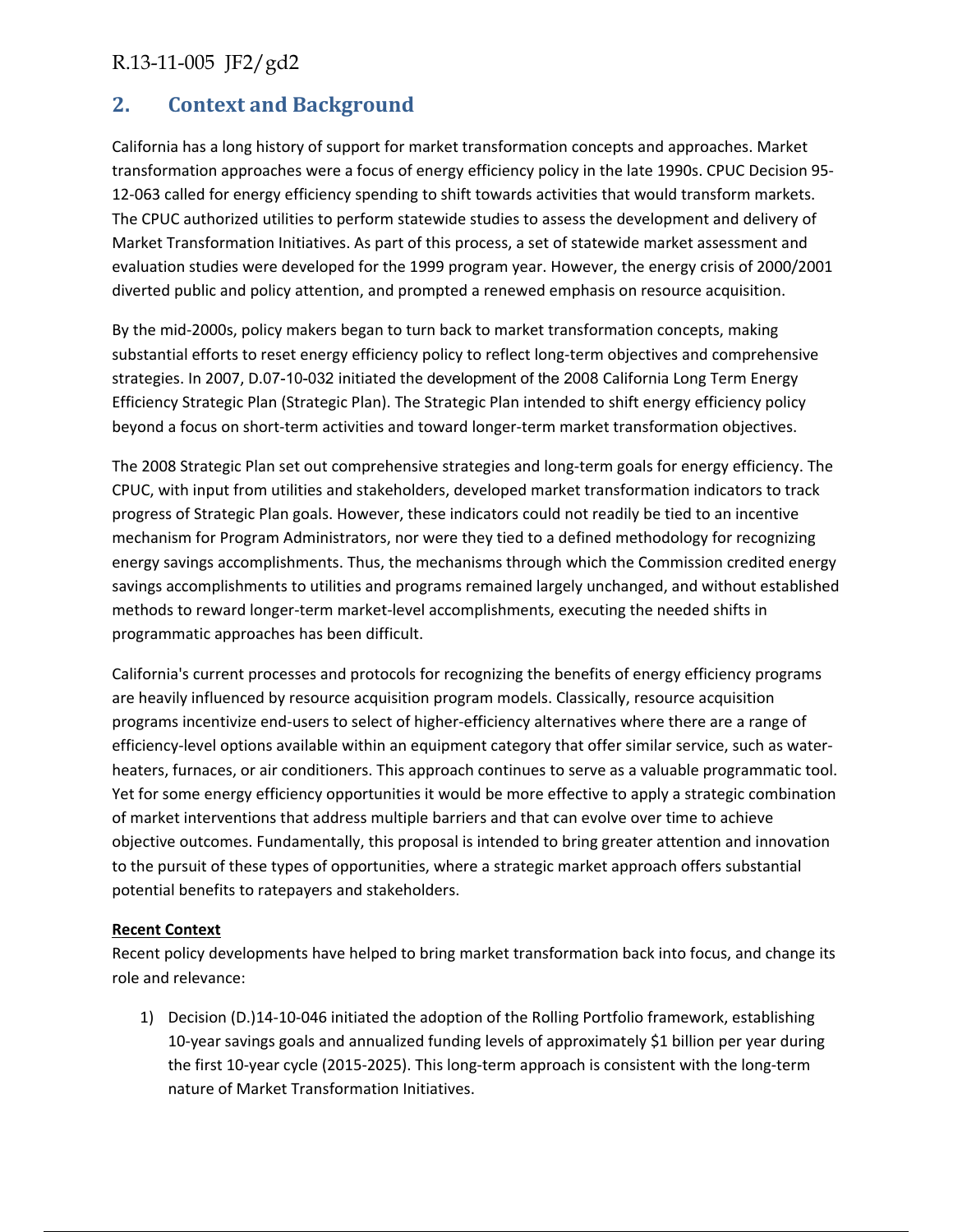- 2) SB 350 calls for the doubling of energy efficiency savings by 2030 and directs the Commission to authorize Market Transformation Initiatives to support this effort. Pursuing this greater level of savings necessitates deliberate market research and strategic intervention, and a corresponding longer‐term view of cost‐effectiveness.
- 3) Market transformation initiatives are a focus area for the forthcoming Phase III decision of the energy efficiency proceeding, R.13-11-005, per the Scoping Ruling<sup>9</sup> issued April 26, 2018.
- 4) Decision (D.)16-08-019 redefined the administration model for statewide programs. This new policy allows for a single Program Administrator to administer a program statewide.

## **3. Proposal Components Summary**

The proposal is comprised of four key categories:

● Cost-Effectiveness Schedule,

 $\overline{a}$ 

- Market Transformation Initiative Accord,
- Milestone‐Based Performance Assessments, and
- Strategies for Addressing Risk and Uncertainty.

#### **3.1. Cost‐Effectiveness Schedule**

When private investors consider a business proposal, they review financial and market projections to assess the strength of the business case. Investors also pay close attention to the payback period, the estimated rate‐of‐return and the level of underlying risk. Staff sees an analogous situation emerging from Market Transformation Initiatives that could be proposed by Program Administrators and/or third parties, where the public-sector concept of cost effectiveness mirrors the private sector concept of profitability.10 Staff views the ideal proposal for Market Transformation Initiatives as having the same level of rigor and comprehensiveness that investors would demand before committing capital to a new commercial enterprise. The cost-effectiveness schedule proposed for a new Market Transformation Initiative may involve multiple years during which the Initiative is not expected to produce net benefits. Also, the projected benefits over the lifecycle of the Initiative should far outweigh the costs and should be demonstrable through reaching a schedule of pre-determined cost-effectiveness milestones, i.e., milestones that indicate market progress and energy savings.

<sup>9</sup> Assigned Commissioner and Administrative Law Judge's Ruling and Amended Scoping Memorandum, April 26, 2018.

http://docs.cpuc.ca.gov/PublishedDocs/Efile/G000/M213/K120/213120755.PDF

<sup>&</sup>lt;sup>10</sup> An approach like this is described in Navigant Energy, "Market Transformation Cost-Effectiveness Framework & Methodology: CPUC Energy Division Briefing, Appendix C: Researched Market Transformation C-E Options—Option 3—Business Plan Approach," November 10, 2011.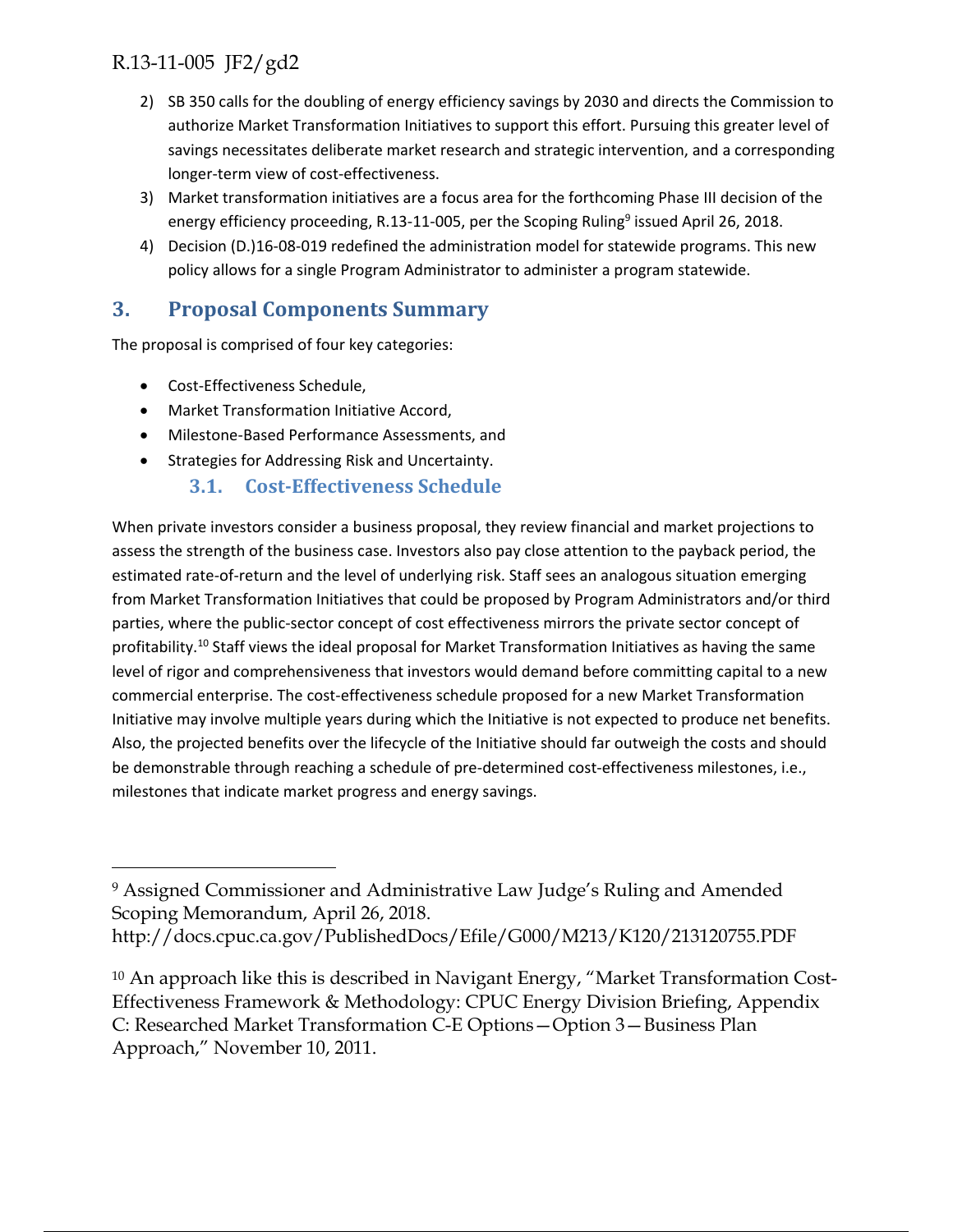Staff recommends that in order for an ongoing Market Transformation Initiative to continue to receive funding and be in good standing it must meet agreed-upon cost-effectiveness milestones, per an agreed‐upon schedule and other terms.

## **3.2. Market Transformation Accord**

An important factor to consider in undertaking a longer-term programmatic approach is the possibility that markets change in unexpected ways. It can become difficult to isolate the effects of a Market Transformation Initiative in a changing world. The primary method proposed to manage this risk is to require the Market Transformation Accord to be executed upfront. The Market Transformation Accord would set up long-term funding commitments and a detailed long-term plan. This approach compels upfront strategizing and decision-making, and –although the plan may not be 100 percent perfect –it should represent a collective best effort, with well‐researched forecasts and well‐defined market objectives.

The upfront Market Transformation Accord is intended to reduce the possibility of ongoing disputes over methodologies, targets, schedules and the allocation of energy savings credit. Officially, the Market Transformation Accord would be an advice letter filed by the lead PA with Energy Division, but it would also embody related commitments and sub‐agreements made between PAs. The Market Transformation Accord would govern Initiative funding, coordination with resource acquisition programs, milestone‐based incentive payments and Initiative termination criteria. Moreover, the Market Transformation Accord would effectively serve as a comprehensive governing ruleset for the Initiative. It would detail the methods, processes and protocols that are planned for determining market progress and energy savings over the Initiative lifecycle.

#### **Development of the Market Transformation Accord**

Staff proposes a two‐stage process for developing Market Transformation Initiatives. The first stage involves PAs bringing to the Commission –in the form of advice letters—one or two proposed Market Transformation "Initiative Development Plans." The Initiative Development Plan would be comprised of a work plan designed to yield a fully developed proposed Market Transformation Accord. The resulting Accord would serve as the governing document for the Initiative throughout its lifecycle. The intention of this two‐stage approach is to institute a high degree of scrutiny and a high bar for the approval of Market Transformation Initiatives.

The execution of Initiative Development Plans is expected to be fairly costly and to carry some risk. For this reason, staff recommends the Commission institute policies that limit protracted losses from unsuccessful Development Plan efforts. Staff also recommends that the Development Plan costs be included in the cost‐benefit forecasts and Total Resource Costs calculations for the full Market Transformation Accord. This approach bundles the risks and rewards of Initiative Development with the those of the Initiative itself, requiring Program Administrators to consider both elements from the outset.

#### **Funding and Energy Savings**

Staff proposes that PA funding commitments to Market Transformation Initiatives be made explicit in the Market Transformation Accord and that they generally mirror the load‐share of each PA. In order to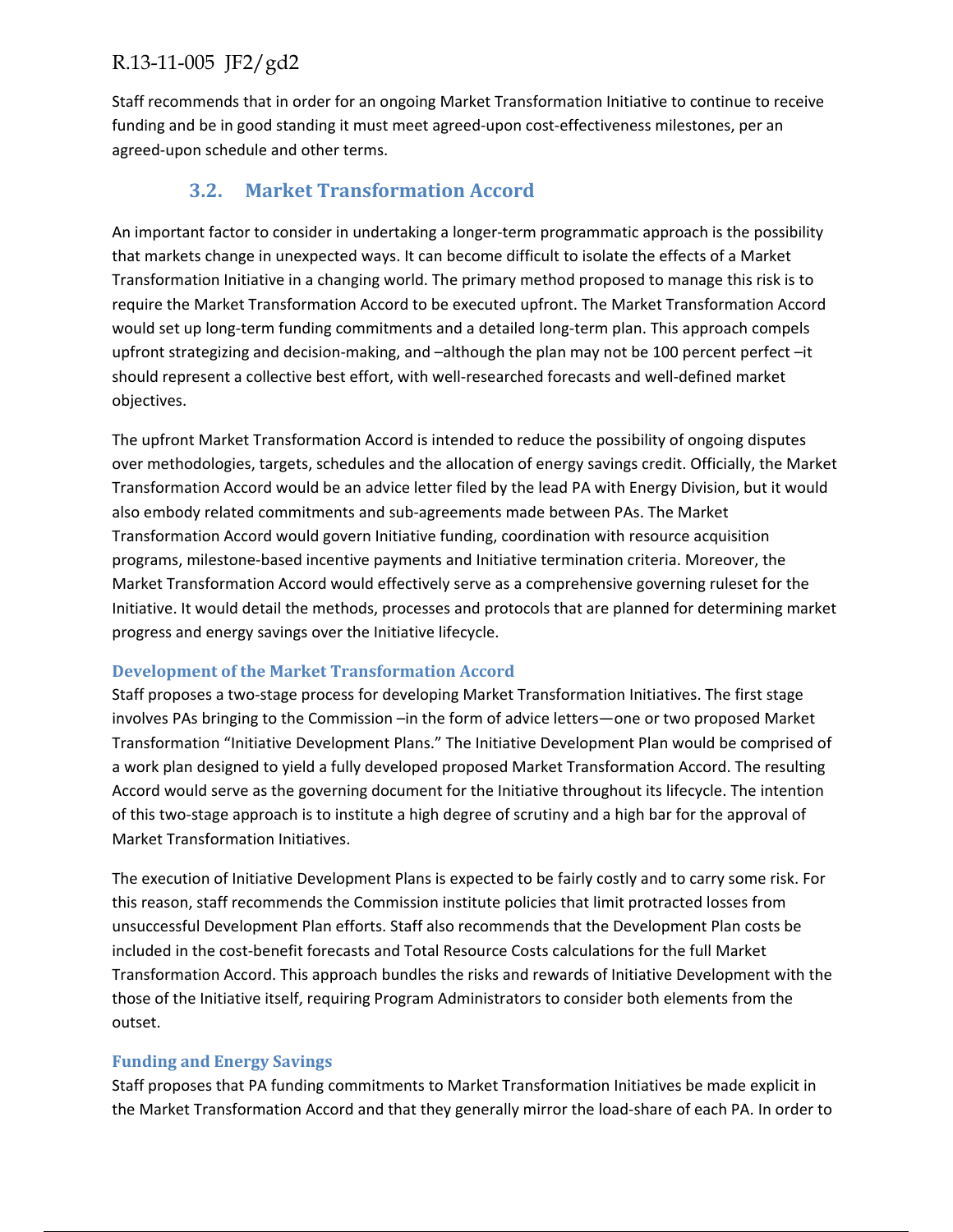create greater consistency over the life of Initiatives, staff recommends that PA funding allocations remain static throughout the life of the Initiative. That is, funding shares allocated to each PA should not be adjusted based on market conditions, utility sales data or other variable factors over the period of Initiative deployment. Funding shares should remain as initially defined in the Market Transformation Accord.

Similar to the statewide administration model in the Rolling Portfolio Business Plan, all energy savings credit associated with Market Transformation Initiatives will be allocated to the PAs in proportion to their share of costs, and regardless of the service territory in which the savings occur. It is important to note that these energy savings are only to be applied to PA savings goals and are not counted for Energy Savings Performance Incentives ("ESPI").

Only well‐established and reliable leading market indicators or other well‐understood market metrics would be approved for use in Market Transformation Initiatives. The Market Transformation Accords should draw a clear and logical link between the present state of the market, intervention strategies, the desired future state of the market, and exactly how that will translate into energy savings. PAs would be eligible to count Market Transformation savings toward their portfolio savings goals and to the State's goals.

Staff recommends that the methods for tracking performance and energy savings for Market Transformation Initiatives be determined upfront, and clearly articulated in the Market Transformation Accord. An approved Market Transformation Accord should present the protocols for determining energy savings and provide a detailed process and approach for making any necessary adjustments to strategies or methods over time.

Energy savings arising from Market Transformation Initiatives may be quantified through well‐founded analytical methods that translate market indicators and other market or transactional data into energy savings estimates. The "cost-effectiveness schedule" discussed earlier would use the energy savings methodology to develop key cost‐effectiveness milestones that show the Market Transformation Initiative is on‐track to achieve anticipated levels of energy savings. In addition, the Market Transformation Accord should articulate a detailed plan to periodically refine energy savings estimates and methods, with particular attention to market forecasts and forecast baselines. The plan needs to strike a balance between the need for ongoing verification and updates, and the need to maintain some consistency over time, and avoid wholesale revisions or "reinventing the wheel" periodically.

#### **Energy Savings Performance Incentives ("ESPI")**

 $\overline{a}$ 

Energy savings associated with Market Transformation Initiatives should not be included in the current ESPI structure, even if Initiative funding is eventually folded into the Rolling Portfolio.<sup>11</sup> Instead, Market

<sup>11</sup> Successful Market Transformation Initiatives can be proposed for integration with the Rolling Portfolio concurrent with a refiling of the related Business Plan.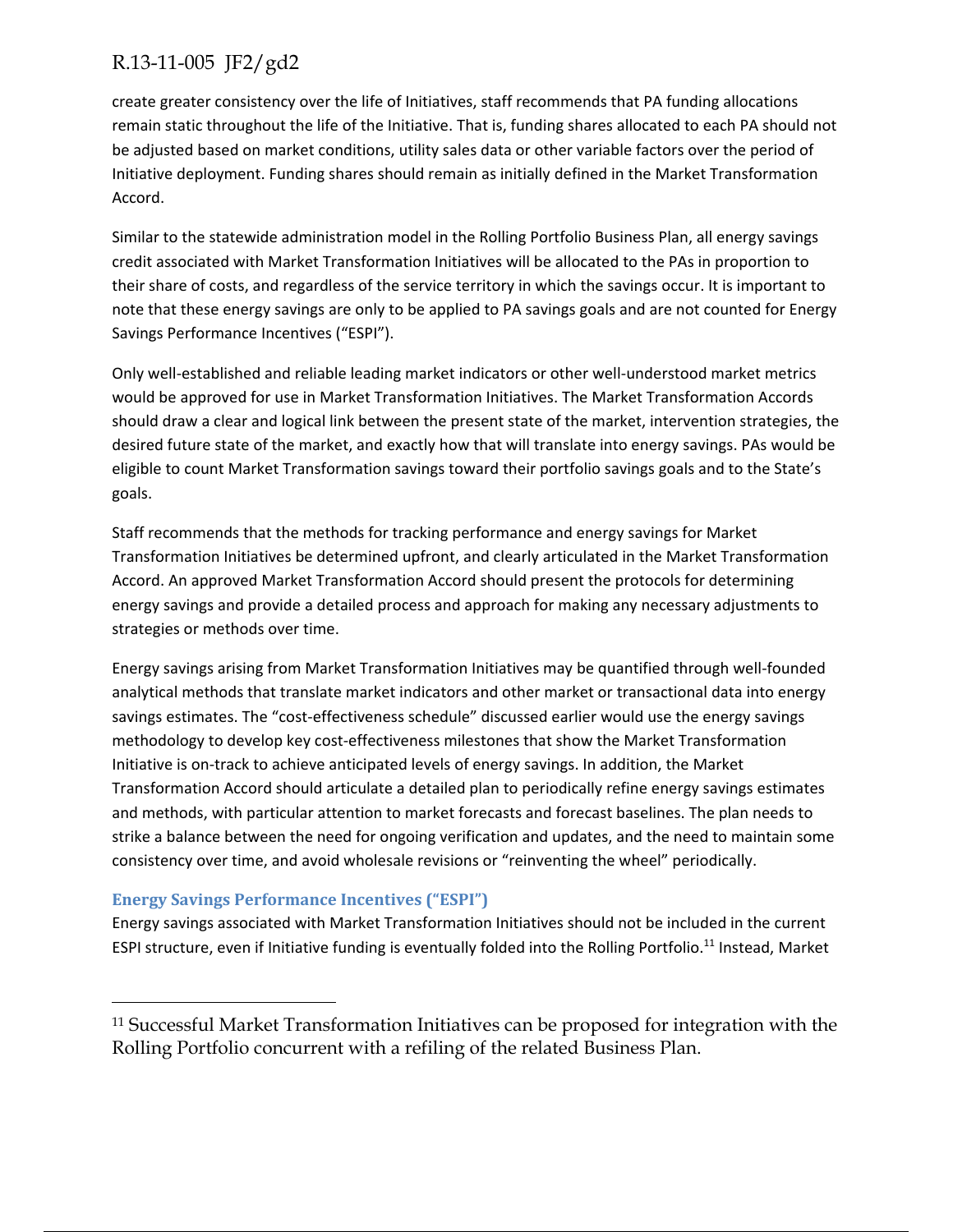Transformation Initiatives could be eligible for milestone‐based incentives, as described in greater detail in Section 3.3.

#### **Forecast Baseline**

 $\overline{a}$ 

Market Transformation Accords should include an initial forecast market baseline. This should reflect PA and stakeholders' collective and best estimate of how markets would evolve both with and without the proposed Market Transformation Initiative. Although these forecasts will not remain static over the life of the Initiative, they will serve as the basis for energy savings estimation methods and claims, and for assessing the degree of Market Transformation success over time.

As part of the process of adopting a proposed forecast baseline, staff recommends the Commission require the PAs to employ a "Delphi" process to finalize estimates, similar to the way "naturally occurring adoption" curves are set for Codes & Standards programs. Members of the Initiative Review Committee (discussed in Section 3.4) would serve on the Delphi panel, and Energy Division staff could appoint up to two additional members at its discretion.

The Delphi process should be repeated at regular intervals to update forecast baselines, but the scope of updates should be limited to recognizing substantial changes to market conditions. To the extent possible, various possible eventualities and contingency plans should be addressed specifically in the Market Transformation Accord. In other jurisdictions,<sup>12</sup> Market Transformation baseline projections are trued‐up annually. Staff suggests the PA propose a schedule that is reasonable for the particular characteristics of their Initiative and consider one year as a suggested industry standard.

One of the most critical elements in any Market Transformation Initiative is a well‐documented forecast baseline. Development of forecasts<sup>13</sup> should include statistical or analytical models that address market size and market share. The forecast development process should carefully address the drivers of demand and identify the primary sources of the forecast's uncertainty. Market forecasts used for business or investment planning generally employ the following standard practices, which are presented below for context:

- 1. Define the market and document details of models and methods used to estimate market size, and market share.
- 2. Divide total industry demand into its main components. Provide a description and evidence of the primary drivers of total demand and market share.
- 3. Forecast the drivers of demand in each segment and project how they are likely to change.

13 Harvard Business Review, Economics, July 1988 edition. https://hbr.org/1988/07/four-steps-to-forecast-total-market-demand

<sup>12</sup> For example, the Northwest Energy Efficiency Alliance performs annual updates to forecast baselines.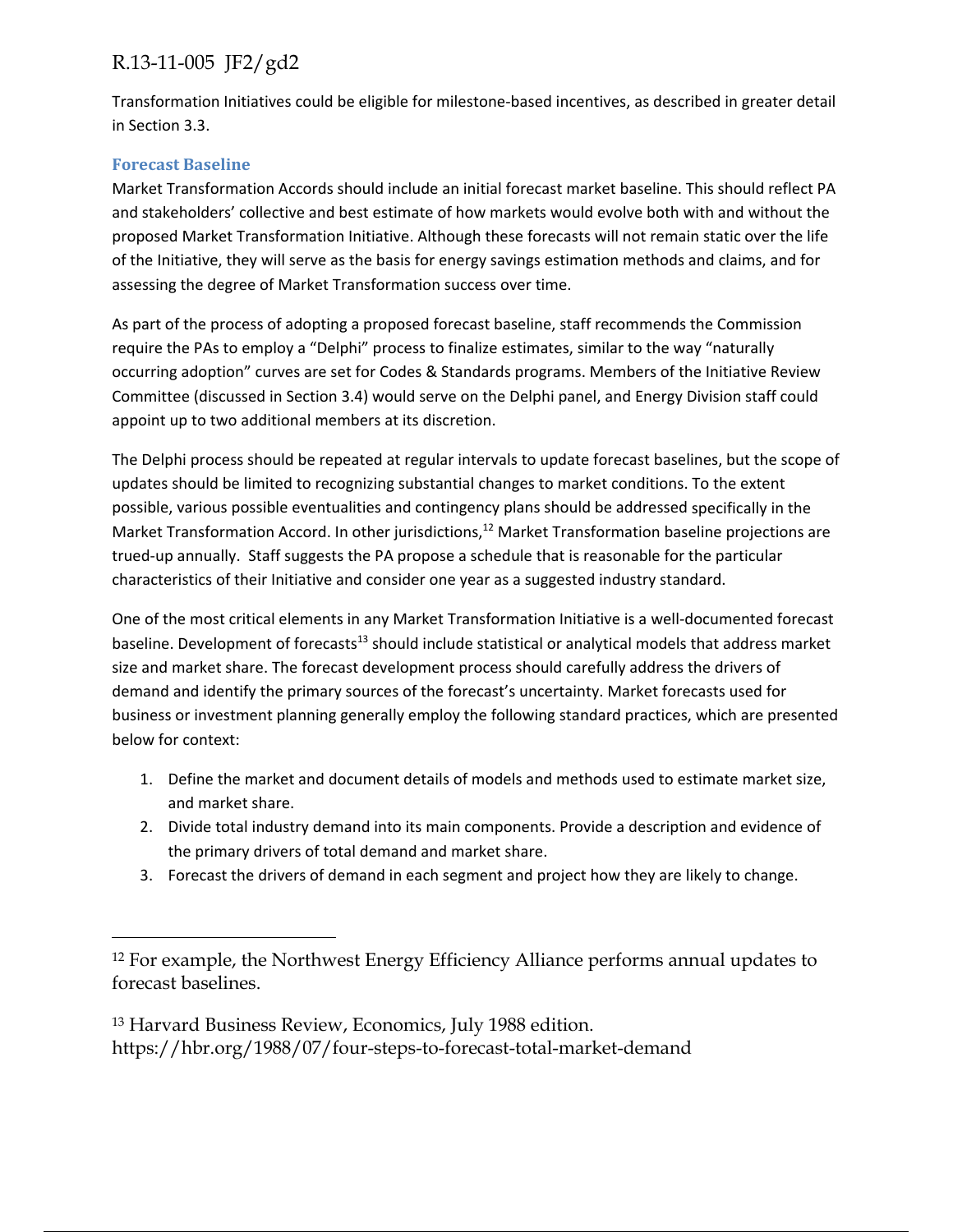4. Conduct sensitivity analyses to understand the most critical assumptions and to gauge risks to the baseline forecast. Provide a thorough analysis of the sensitivity of aggregate demand and market share forecasts to changes in assumptions and other variables.

#### **Program Attribution and "Net‐to‐Gross"**

The forecast market baseline should represent a well‐informed assessment of how the market would evolve without program intervention. As such, the forecast baseline reflects an estimate of how all of the non‐program market forces and influencing factors would interact and evolve in the market over time if there were no Market Transformation Initiative in place. In other words, the baseline represents the naturally occurring levels of energy savings, similar in concept to "free ridership" in a resource acquisition program. Savings that are in excess of the forecast baseline are the program‐attributable energy savings, sometimes referred to as "net savings."

#### **Statewide Administration and Third Party Program Status**

Staff envisions Market Transformation Initiatives would eventually become part of the statewide energy efficiency program portfolio once they are integrated with the Rolling Portfolio. Staff recommends the following attributes be consistent with the Rolling Portfolio statewide administration model:

- Market Transformation Initiative budgets will be counted toward the 25 percent minimum budget allocation requirement to Statewide Programs, per D.16‐08‐019.14
- Energy savings credit is tied to the budget commitment of each PA, and not to the service territory where the savings occurs.
- There can be only one lead IOU‐PA, and that PA has final decision‐making authority for the statewide Market Transformation Initiative.
- All IOU-PAs will be required to participate in all Market Transformation Initiatives, and funding shares should generally reflect projected load‐shares over the Initiative time‐horizon.

Staff recommends one modification relative to the Rolling Portfolio statewide administration model, as follows:

● The upfront cost-sharing agreement established in the Market Transformation Accord should remain static over the lifecycle of the Initiative. There should be no possibility of mid‐stream adjustments to funding or proportional savings‐credit allocations.

#### *Third Party Program Status*

 $\overline{a}$ 

In Decision (D.) 16-08-019<sup>14</sup> the Commission redefined third party programs and set new standards for their integration in the energy efficiency portfolio. Per the new definition, a program must be

<sup>14</sup> Decision Providing Guidance for Initial Energy Efficiency Rolling Portfolio Business Plan Filings. August 2016. Ordering Paragraph 6, page 110, "Utility energy efficiency program administrators shall be required to include in their business plans to be filed January 15, 2017 proposals for statewide programs and/or subprograms that comprise at least 25 percent of their portfolio budgets."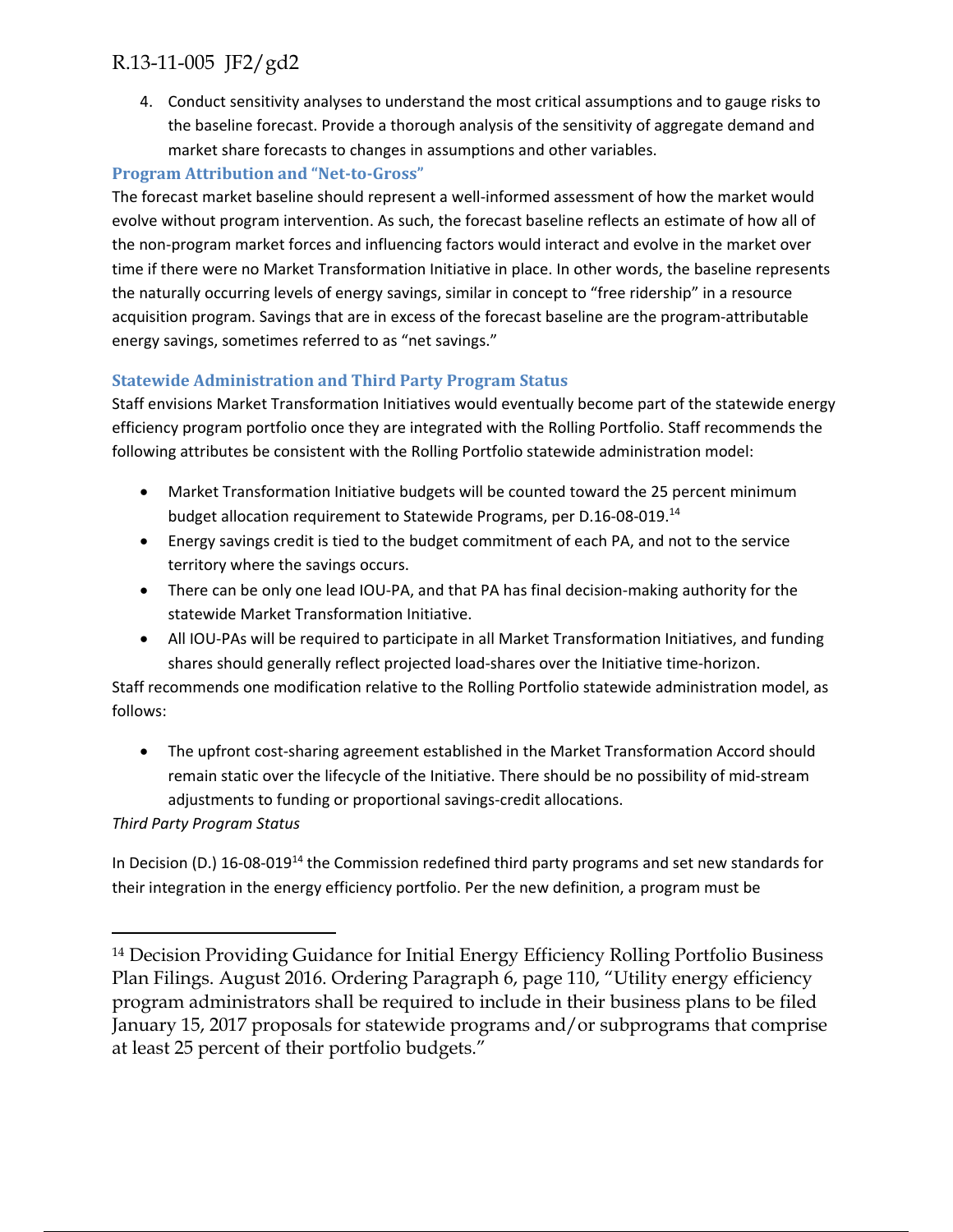implemented *and designed* by third parties in order to qualify as a third party program. In addition, in Decision (D.)18-01-004<sup>15</sup> the Commission directed the PAs to increase the budget allocation to third party programs in the portfolio, from then‐current levels of about 20 percent of the total portfolio budget to a minimum threshold of 60 percent by December 2022.

Staff recognizes there are significant potential benefits from leveraging third party program design and implementation expertise in the market transformation field. If Market Transformation Initiatives are eventually integrated with the Rolling Portfolio, staff recommends the Initiatives be eligible for third party program status for purposes of meeting budget thresholds in D. 18‐01‐004. To achieve this, the PA could set a high‐level goal or intention (e.g. to address potential in a certain customer segment, building type or technology) and then conduct a third party solicitation to develop more detailed program designs.

#### **PA‐Led Evaluation, Measurement and Verification**

The lead PA for any Market Transformation Initiative must include in its Market Transformation Accord a plan to conduct evaluation, measurement and verification (EM&V) activities to monitor market developments and gather feedback on program effectiveness. More specifically, the lead PA would include in their Market Transformation Accord a budget and plan to retain an evaluation firm that is not involved in program implementation to perform the following services at regular intervals:

- Monitor market developments and update forecast baseline projections.
- Validate and refine program theory and logic models.
- Gather data and report leading market indicators and Initiative milestones.
- Examine program processes and gather feedback to refine implementation strategies.

Market Transformation Accords must incorporate plans and budgets to address these EM&V needs and should establish a process for making adjustments to strategies as circumstances evolve over time. They must offer a plan to periodically monitor market developments and the performance of intervention strategies at regular intervals throughout the initiative deployment. Market Transformation Accords should also account for contingencies and plan for adjusting course mid‐stream if needed.

### **CPUC‐Led Evaluation, Measurement and Verification**

 $\overline{a}$ 

The CPUC may choose to actively evaluate and verify the value of ongoing Market Transformation Initiative‐related activities. Eventually there may be a portfolio of Market Transformation Initiatives, and an opportunity to consider the best methods for balancing the portfolio—i.e. to minimize portfolio risk while maintaining high levels of cost-effective energy savings. Such an evaluation could also report on challenges, lessons learned and best practices for Initiative‐specific design and implementation. At this early stage in the Market Transformation framework development it is unclear whether such an evaluation would be warranted, or when it should take place. The Market Transformation Accord shall

<sup>15</sup> Decision Addressing Third Party Solicitation Process for Energy Efficiency Programs. January 2018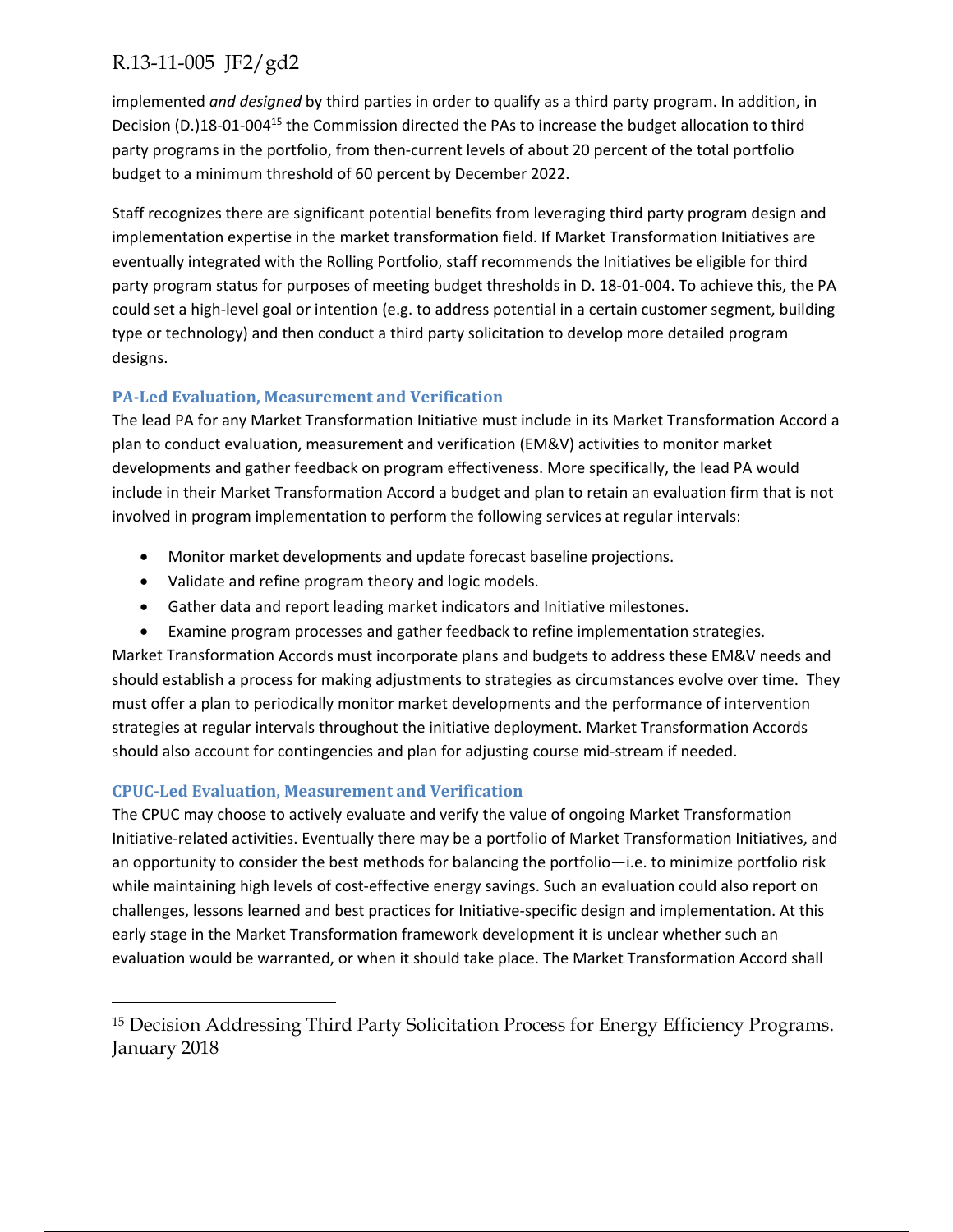provide access to Commission staff to all data and information pertaining to the Market Transformation Initiative.

The evaluation and assessment should also be designed to yield recommendations for how to conduct ongoing oversight and evaluation of Market Transformation Initiatives going forward. The assessment could also result in a recommendation to expand the Market Transformation programs or conversely discontinue further application of the Market Transformation framework.

#### **Coordination with Resource Acquisition Programs**

Resource acquisition programs can be a useful component of a market transformation strategy. At the same time, it is important that the two program types not compete for savings credit or interfere with one another's progress. For this reason, we recommend that resource acquisition programs be allowed to operate in markets targeted for Market Transformation Initiatives, provided the proposal makes a strong case that the resource acquisition activities would not interfere or inhibit the progress of Market Transformation Initiatives, and that instead they complement the Market Transformation Initiative.

Staff suggests that Market Transformation Accords include a comprehensive "Resource Program Coordination Plan" addressing overlapping resource acquisition programs. In agreeing up front to the Coordination Plan, the PAs for the resource programs would pledge support for the Market Transformation Initiatives, and agree to scale back or modify their resource programs as needed to serve the Market Transformation Initiative. In return, the resource programs may receive some important benefits, including a negotiated net-to-gross adjustment that would apply to the resource program for a limited period of time, as described in more detail below.

To be eligible for approval, Market Transformation Accords must present evidence of support and coordination with PAs running resource acquisition programs that affect measures or markets that are targeted by the proposed Market Transformation Initiative. More specifically, the Coordination Plan should:

- Provide a comprehensive inventory of existing and planned resource acquisition programs that would operate in the market targeted by the Market Transformation Initiative.
- Present a convincing case that resource acquisition programs will be complementary to the Market Transformation Initiative.
- Demonstrate that the PAs of the resource acquisition programs have pledged their support for the Market Transformation Initiative and agree to manage those programs in a symbiotic and coordinated fashion.
- Demonstrate that all PAs agree not to initiate new resource programs that would directly compete or interfere with the Market Transformation Initiative.
- Set a pre-determined (i.e. fixed) level of free ridership for the resource acquisition programs for a limited period of time, perhaps several years.
- Set a schedule and process for adjusting resource acquisition free ridership levels over the Market Transformation Initiative.
- Provide a schedule and process for evolving roles and/or phasing out the resource acquisition components of the initiative, in‐sync with the progress of the Market Transformation Initiative.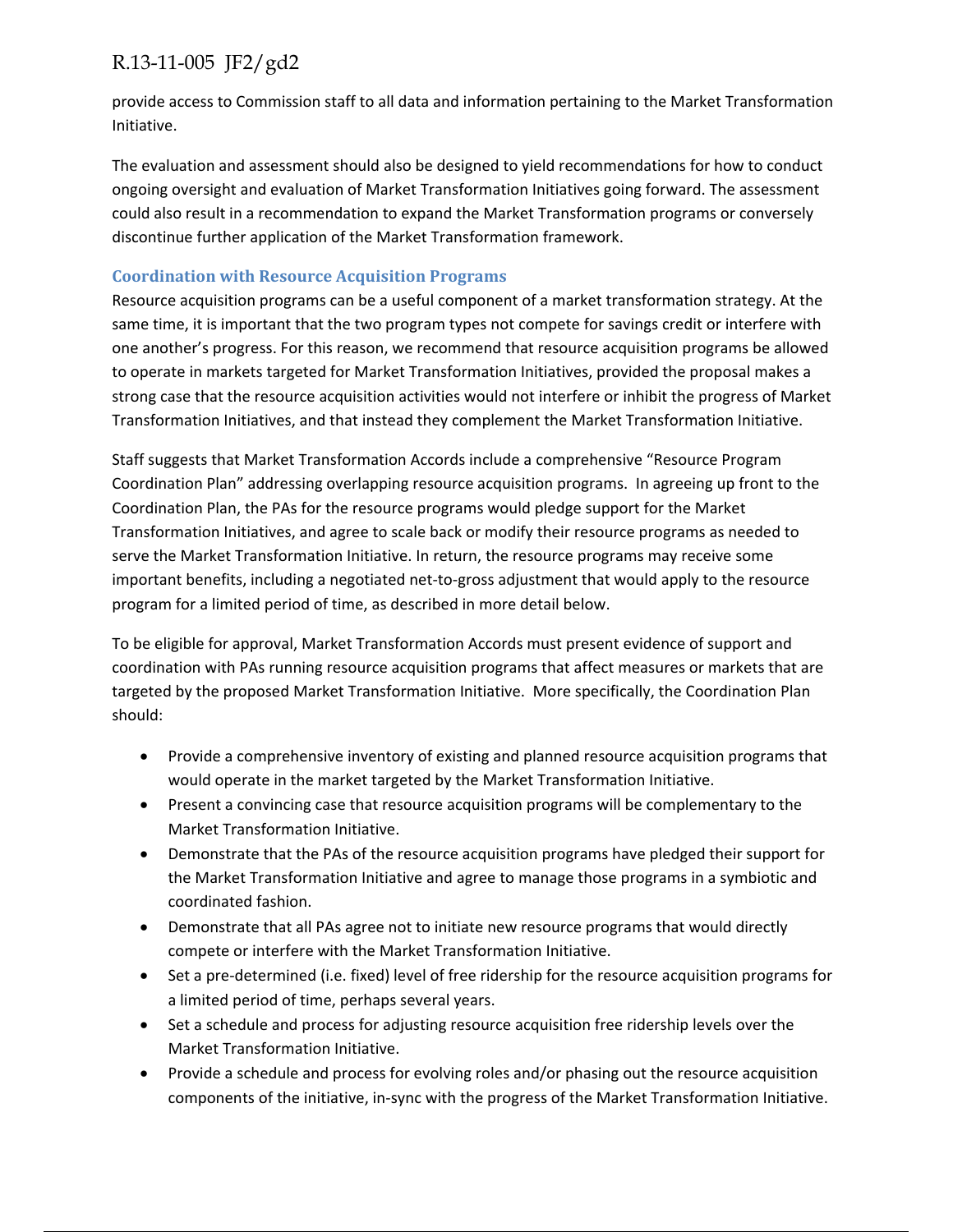By the end of the Market Transformation Initiative, the resource acquisition components of the initiative should be phased out completely in most cases.

To avoid confusion, staff recommends the energy savings claims of the resource program components be excluded from Market Transformation Initiative energy savings and cost-effectiveness calculations. Conversely, we recommend that resource programs be ineligible for market effects or any "spillover" energy savings credit normally credited to resource programs. The methods for recognizing energy savings outlined in the Market Transformation Accord are expected to encompass all of the market effects and resource‐program spillover savings credit associated with the Market Transformation Initiative.

The intention of this construct is that the cost‐effectiveness of Market Transformation Initiative will be evaluated separately from resource programs while not prohibited from leveraging resource acquisition programs as a tool for Market Transformation. As a result, the savings garnered from Market Transformation Initiatives that are not related to resource acquisition programs must be sufficient to rationalize the Initiative funding over its lifecycle. This will limit Market Transformation Initiatives to market opportunities where non-incentive-based strategies are expected to yield substantial energy savings.

## **3.3. Milestone‐Based Performance Assessments**

A Market Transformation Initiative would be subject to a system of checks and balances largely dependent on meeting pre‐determined targets for metrics and milestones. For purposes of maintaining a good program standing, staff recommends that key market metrics –i.e., those related directly to the recognition of energy savings—be treated differently from other metrics. It is expected that some metrics may relate to activity levels (such as completing marketing campaigns or trainings) and some to interim accomplishments (such as an increased number of manufacturers). There will also be metrics that relate directly to energy savings and cost-effectiveness. Staff recommends the savings-related metrics be used as the basis of both incentive rewards for the PAs, as well as minimum standards for ongoing Market Transformation Initiative funding. More specifically,

- If savings-related milestones are achieved on schedule, then pre-determined financial incentive reward payments could be made to the funding PAs. We propose tying savings‐milestones to reward payments to ensure better alignment of interests and very clear goals. Staff recommends the milestone incentive payments be capped over the life of the program at no more than 9 percent of program expenditures.
	- The particulars of how the incentive payments would be distributed over time, or across PAs will need to be developed further in cooperation with stakeholders, as we further develop this framework.
- Conversely, delays in achieving saving-related milestone can indicate a Market Transformation Initiative is not progressing satisfactorily and should be terminated. For all milestones designated to trigger an incentive payment, there should be a corresponding maximum allowable delay for achieving that milestone. The maximum allowable delay should be defined in the Market Transformation Accord. Delays in excess of the pre-set maximum will trigger a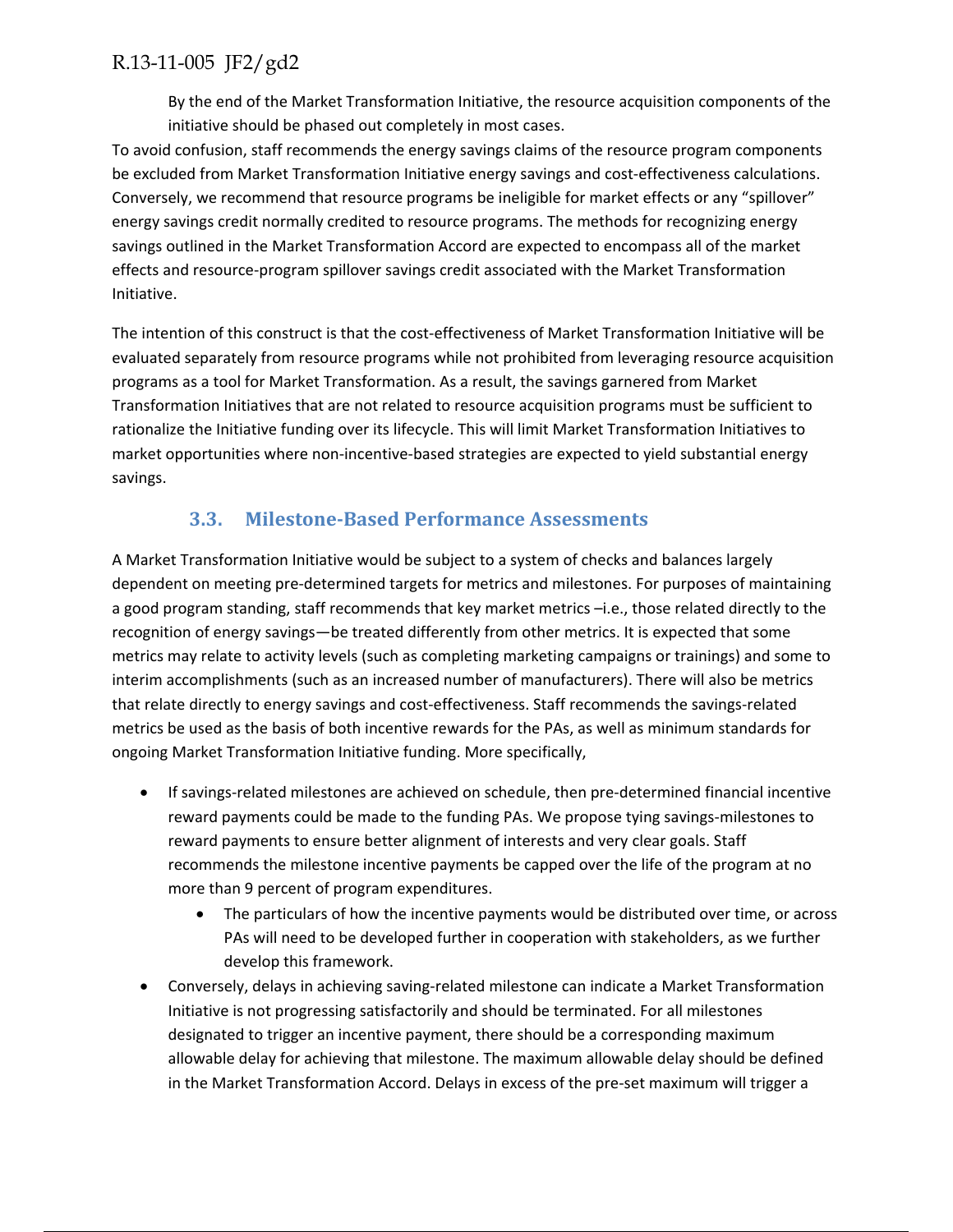program termination process. If a milestone falls behind the maximum allowable schedule delay, one of the following events will occur:

- 1) The PA may choose to terminate the program by filing a Tier II advice letter. The advice letter should summarize successes and lessons learned with an eye toward improving future efforts.
- 2) Alternatively, if the PA believes the Initiative should not be terminated despite milestone delays, then the PA may choose to file a Tier III advice letter justifying the continuation of the program and adjusting milestone schedules and cost‐effectiveness forecasts accordingly.

## **3.4. Strategies for Addressing Risk and Uncertainty**

#### **Initiative Review Committee**

Staff proposes the PAs include in their Market Transformation Accord a group of designated subject matter and industry experts to form an "Initiative Review Committee." There would be a separate committee appointed for each Market Transformation Initiative made up of named individuals that are willing to commit time over the lifecycle of the proposed Initiative. The PA would have latitude to select the members of the Committee and would be responsible for managing and organizing the Committee's meetings, agendas, and activities. Energy Division staff may add up to two additional members at its discretion. If there are stakeholder objections to the suggested membership, then Energy Division staff may recommend additional changes to the Committee membership, or make those changes a contingency of Market Transformation Accord approval.

Members of the Committee should have no direct role in the implementation or evaluation of the Market Transformation Initiative and should receive compensation for their participation in the Committee from the lead PA. The primary function and responsibility of the Committee is to provide support to the lead PA, Commission staff and stakeholders, by offering expertise, recommendations and guidance; particularly if there are indications that strategies need adjustment, or where an initiative is not performing as expected.

#### **Cost‐Effectiveness Requirements and Metrics**

 $\overline{a}$ 

Initially, Market Transformation Initiatives will be managed separately from the main energy efficiency Rolling Portfolio. If the framework is successful and Initiatives are integrated with the Business Plans,<sup>16</sup> staff recommends that the cost‐effectiveness of Market Transformation Initiatives continue to be assessed separately from the regular energy efficiency portfolio. Staff also recommends that for upfront planning purposes Market Transformation Initiatives be required to demonstrate in their Market Transformation Accord, a projected lifecycle benefit‐to‐cost ratio of 1.50 or higher.

<sup>16</sup> Initiatives can be integrated with the Rolling Portfolio through a re-filing of the PA Business Plan.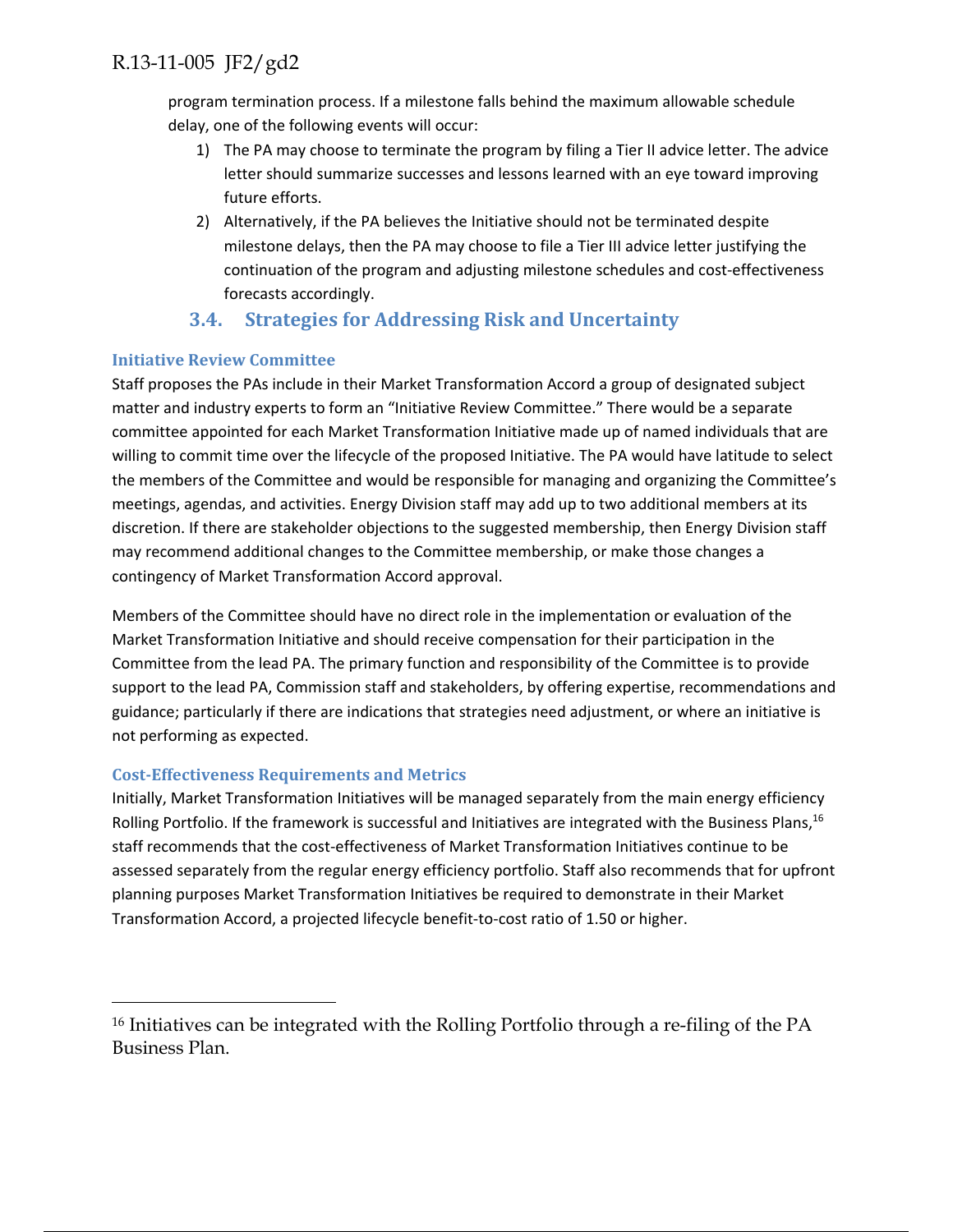There is ongoing work within the Integrated Distributed Energy Resources (IDER) Rulemaking<sup>17</sup> to develop a cost‐effectiveness metric that will be broadly applicable to all distributed energy resources including energy efficiency. Staff recommends the cost‐effectiveness metrics for Market Transformation Initiatives be consistent with what is adopted in the IDER proceeding. The Energy Efficiency Rolling Portfolio is currently required to maintain an annual forecast TRC of 1.25.<sup>18</sup> Longer-term forecasts are inherently more uncertain, and for this reason staff suggests an increase in the required value to 1.50 but also recommends the Commission revisit this value periodically, as we gain experience with Market Transformation Initiatives.

## **4. Content Guidance for the Market Transformation Development Plans and Market Transformation Accord**

This section offers a preliminary list of suggested elements for inclusion in the Market Transformation Development Plan and the full Market Transformation Accord.

## **4.1. Market Transformation Development Plan Content**

The Development Plan stage is intended to provide time and funding for PAs to complete the detailed requirements and planning needed to complete a full Market Transformation Accord. In other words, the Development Plan is simply a work plan for completing the Accord, and not the Accord itself. Each Development Plan should address the following:

- Identify a target market that is clearly defined and manageable.
- Define target technologies, behaviors, sectors, applications.
- Assess product (or behavior) performance, including an assessment of energy savings potential and non‐energy benefits.
- Assess competing (not energy efficient) products, and the costs and benefits associated with those products.
- Describe the supply chain, product demand and delivery methods, the role of each market actor and how the market operates and functions.
- Present a preliminary assessment of market drivers and barriers.
- Present a preliminary program theory and logic model, identifying market leverage points and intervention strategies.
- Describe potential strategies and available, or preliminary data for sizing the market and for projecting a naturally occurring adoption curve, i.e. baseline forecast for the market.

 $\overline{a}$ 

18 Per Decision 18-05-041 Decision Addressing Energy Efficiency Business Plans (May 31, 2018), the Program Administrators annual forecasted TRC must meet or exceed 1.25 in the Annual Budget Advice Letter, except during program years 2019 – 2022.

<sup>17</sup> Rulemaking 14-10-003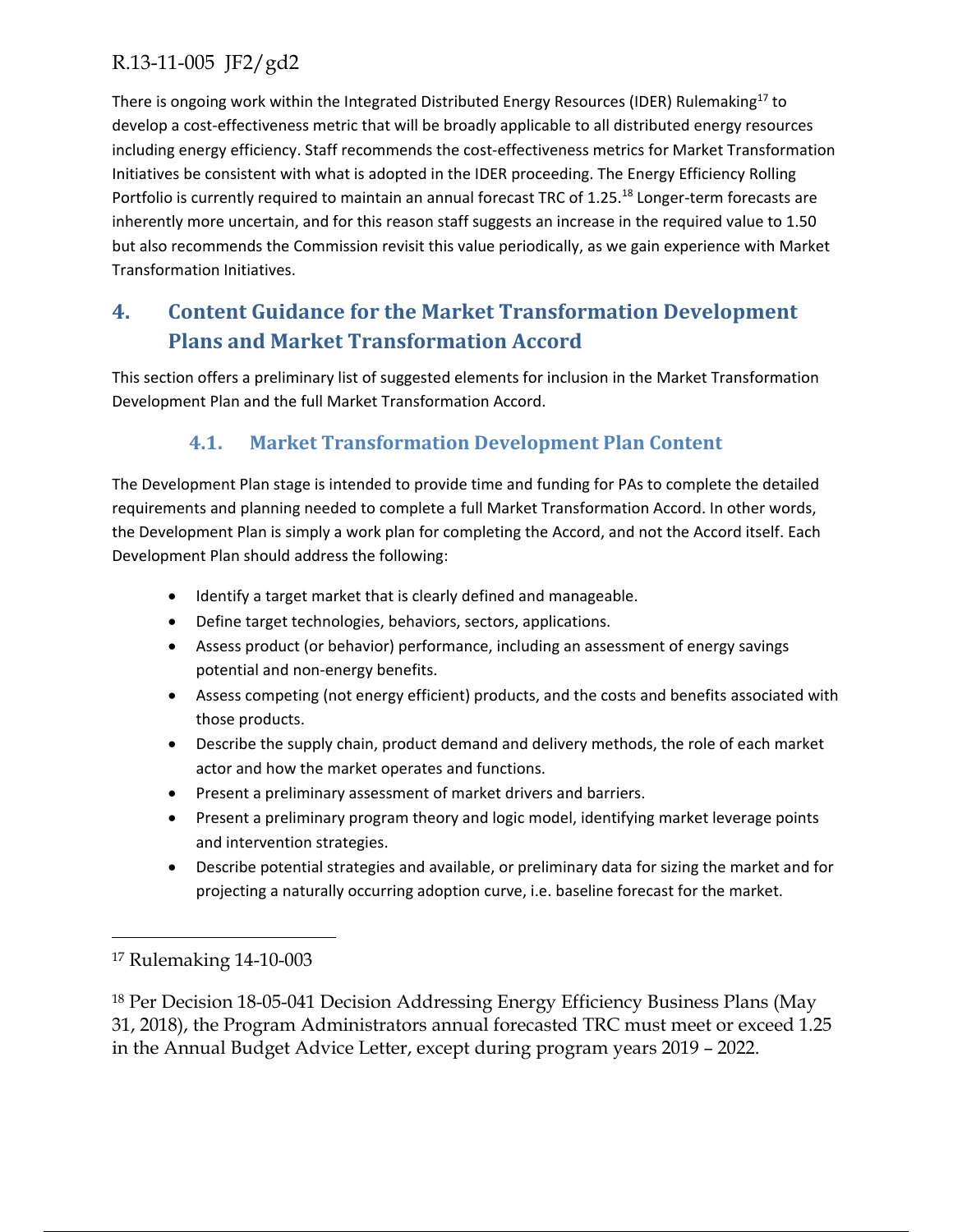Describe additional research and/or market assessments needed to finalize the proposal and set an initial baseline forecast that extends over the projected timeline of the program.

**4.2. Content Guidance for the Market Transformation Accord** 

Complete Market Transformation Accords should include the following elements:

- Define a target market that is well‐understood and manageable.
- Define target technologies, behaviors, sectors and applications.
- Present current product performance data and/ or relevant behavior research.
- Address energy savings potential, competing products, and the costs and benefits associated with target and competing products.
- Describe the supply chain, product demand and delivery methods, the role of each market actor and how the market operates and functions.
- Present a thorough assessment of market drivers and barriers.
- Present a clear program theory and logic model, identifying market leverage points and intervention strategies. This should draw a clear and logical link between the present state of the market, the contemplated intervention strategies and the desired future state of the market.
- Describe strategies and data for sizing the market and projecting a naturally occurring adoption curve or baseline for the market.
- Appoint members of the Initiative Review Committee.
- Complete a Delphi process to finalize the initial baseline projection over the life of the initiative.
- Specify a plan for updating the baseline forecast using a Delphi processes at regular intervals.
- Present a resource acquisition coordination plan that demonstrates support from, and coordination with, all related resource acquisition programs. This plan would offer a fixed free‐ridership rate for the resource programs for an interim period. This plan will also present a schedule and process for updating free ridership assumptions and for phasing out the resource programs altogether over the longer-term, in sync with the progress of the Market Transformation Initiative.
- Articulate the data and methods that will be used to determine energy savings attributable to the program over its lifecycle.
- Present a forecast of energy savings over the lifecycle of the initiative, as well as a budget, and a schedule of cost-effectiveness.
- Carefully define interim market indicators and milestones that will track progress, and a data collection plan to support their measurement.
- Specify which milestones would be associated with PA‐incentive reward payments.
- For each milestone that triggers a PA‐incentive payment, define a maximum allowable delay for achieving that milestone. (Delays that exceed of the maximum allowable time will trigger program termination processes, as described in section 3.3.)
- Provide a detailed plan for ongoing evaluation, measurement and evaluation to track progress, adjust strategies or metrics if needed, and to substantiate savings claims.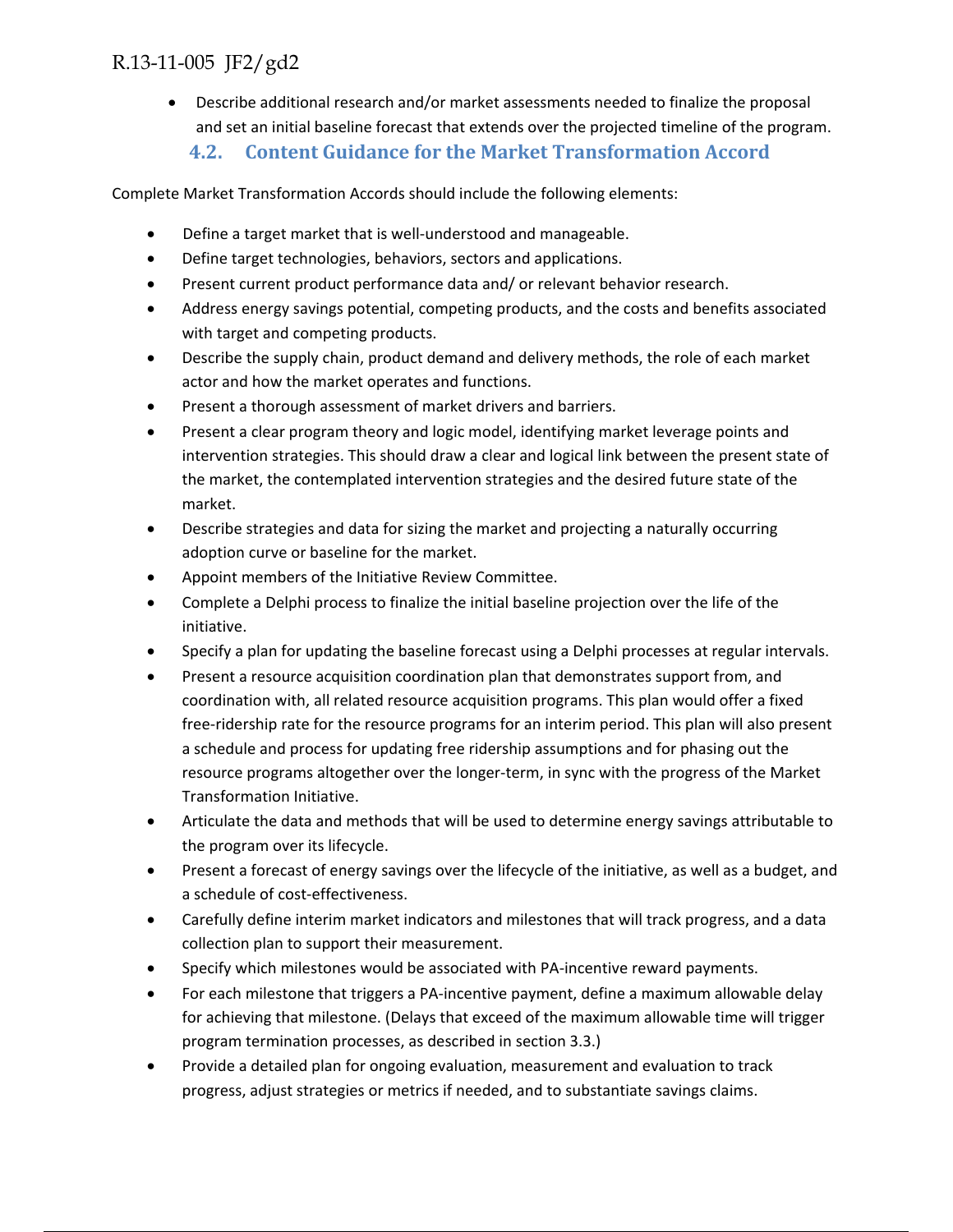- Characterize the amount of risk associated with the effort and how it would be distributed across stakeholders. Describe risk mitigation strategies.
- Describe the desired end state of the market, and define the program exit strategy.
- Specify when and how progress reports will be shared with the Commission and stakeholders that detail Initiative activities, results and progress against milestones.

### **5. Procedural Approach**

Staff recommends that shortly after issuance of this proposal for public comment, that Energy Division staff host a workshop to clarify content and discuss issues.

Following this workshop and receipt of public comment on the staff proposal, we anticipate the Commission may choose to adopt a Market Transformation framework through Commission Decision. If this occurs, staff proposes there be a series of PA‐hosted workshops and advice letter filings to manage the remainder of the Initiative launching process, as described below.

## **Step 1: PAs Host an Initiative Development Plan Workshop**

In this workshop Stakeholders and PAs would discuss, clarify and perhaps refine the standards and requirements for Market Transformation Development Plans. In this workshop, PAs will summarize the requirements outlined in this staff Proposal for stakeholders, and answer questions, discuss concerns and hear suggestions for potential refinements. As an option—if PAs are prepared and interested—PAs may present early outlines for specific Market Transformation Development Plan proposals. If PAs elect to share these ideas, stakeholders could weigh in on the relative merits of the proposal, and also consider the adequacy of proposal requirements in the context of specific proposed cases.

## **Step 2: PAs Hold Workshop(s) to Present Market Transformation Development Plans to Stakeholders**

Step 2 would occur after Commission adoption of the Market Transformation framework through a Decision. Staff recommend that PAs electing to submit an Initiative Development Plan first present those plans in a public forum, such as the California Energy Efficiency Coordinating Committee (CAEECC) or at a publicly noticed workshop hosted by a PA. PA‐proposed Market Transformation Development Plans should have a fixed budget and a schedule of activities designed to yield a complete Market Transformation Accord. The resulting Market Transformation Accord would then be eligible to receive long‐term approval and funding.

## **Step 3: PAs File Market Transformation Development Plans as Tier I Advice Letters**

Following Commission adoption of the framework through a Decision, and PAs holding discussions with stakeholders as described above, the PAs would be invited to submit their proposed Market Transformation Initiative Development Plans to Energy Division in the form of Tier I advice letters.

At the conclusion of the Development Plan, and if the development activities indicate support for pursuing the Market Transformation Initiative, then the PA would be invited to submit the complete long‐term Market Transformation Accord for CPUC approval. We recommend the lead PA for each Initiative again hold a workshop to present key components of their proposed Market Transformation